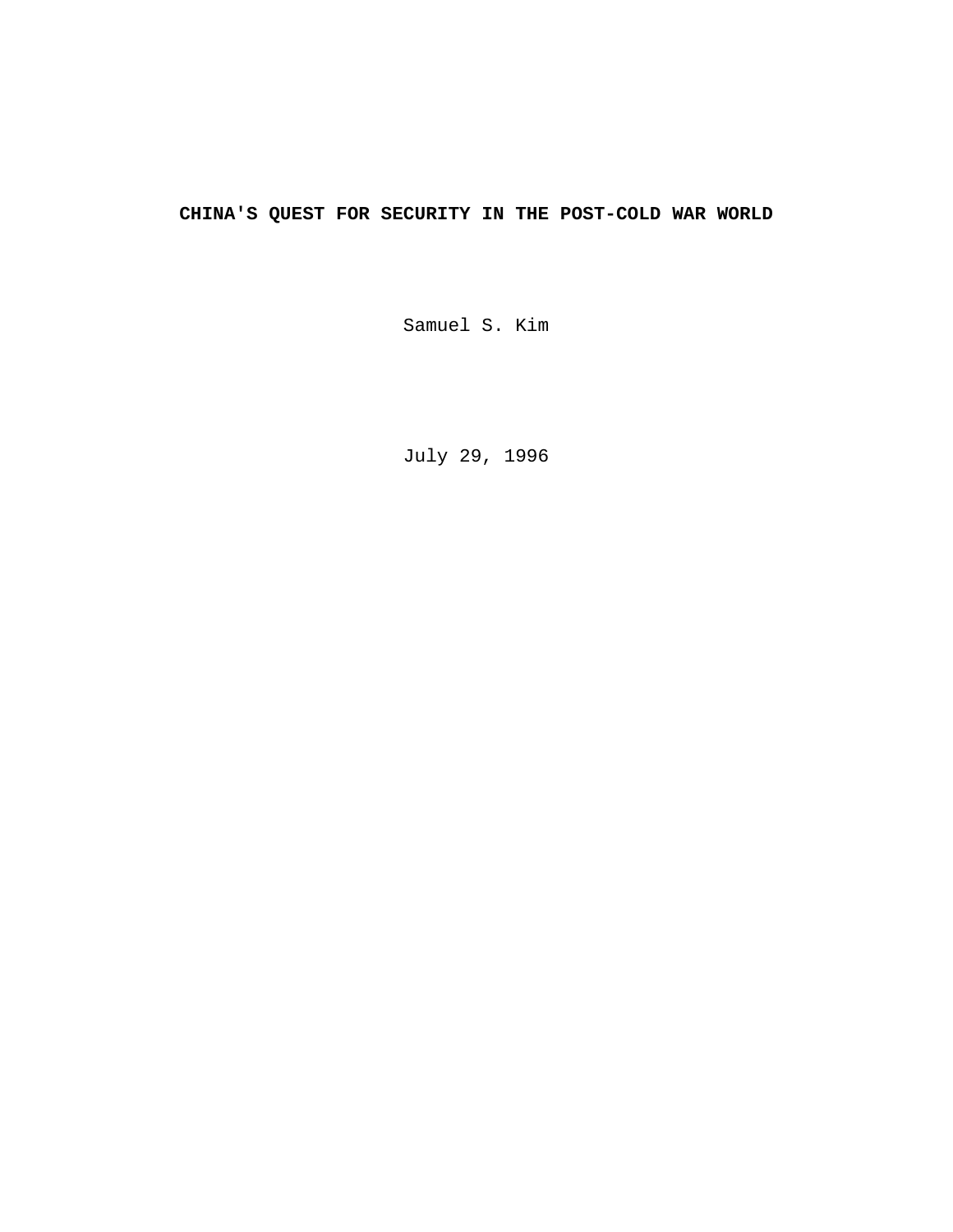#### \*\*\*\*\*\*\*

The views expressed in this monograph are those of the author and do not necessarily reflect the official policy or position of the Department of the Army, the Department of Defense, or the U.S. Government. This report is cleared for public release; distribution is unlimited.

#### \*\*\*\*\*\*\*

Comments pertaining to this monograph are invited and should be forwarded to: Director, Strategic Studies Institute, U.S. Army War College, Carlisle Barracks, PA 17013-5244. Comments also may be conveyed directly to the Conference Organizer, Dr. Earl H. Tilford, Jr., by calling commercial (717) 245-4086 or DSN 242- 4086.

#### \*\*\*\*\*\*\*

This monograph was originally presented at the U.S. Army War College Seventh Annual Strategy Conference held April 23-25, 1996, with the assistance of the Office of Net Assessment. The Strategic Studies Institute is pleased to publish the paper as part of its Conference Series.

#### \*\*\*\*\*\*\*

All 1995 and later Strategic Studies Institute (SSI) monographs are available on the Strategic Studies Institute Homepage for electronic dissemination. SSI's Homepage address is: http://carlisle-www.army.mil/usassi/.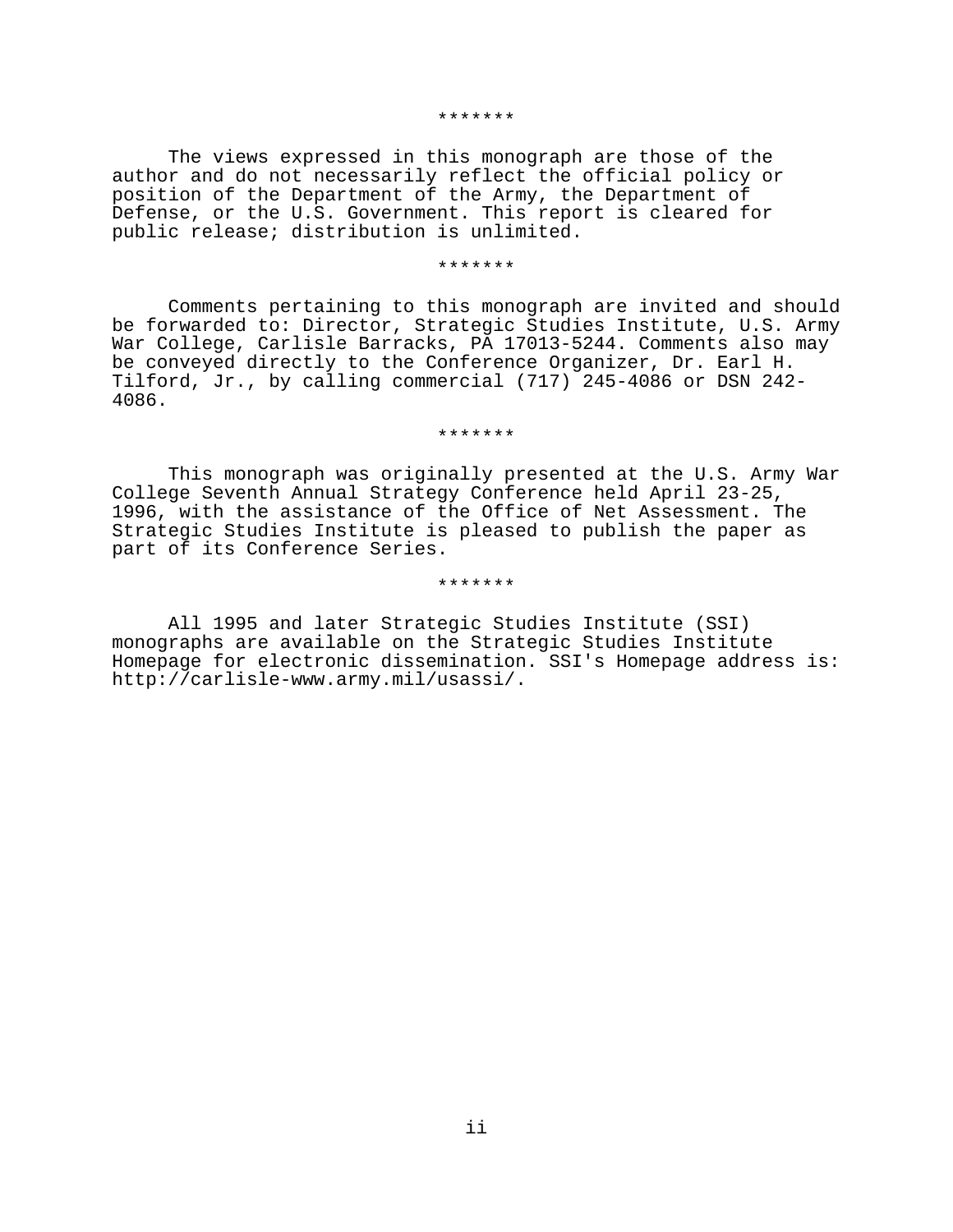### **FOREWORD**

In April 1996, the Army War College's Strategic Studies Institute held its Seventh Annual Strategy Conference. This year's theme was, "China Into the 21st Century: Strategic Partner and . . . or Peer Competitor."

Dr. Samuel S. Kim of Columbia University argues in this monograph that, while post-Tiananmen China is a growing regional military power, it is, almost paradoxically, a weak state both pretending and trying to be a strong one. By flexing its muscles with its weaker neighbors, China, is largely compensating for self-doubts about its national image and strength.

What the world sees in China, a modernizing, economically robust, and assertive regional hegemon and world power "want-tobe," is, Dr. Kim asserts, at least in part a facade. Although China has made remarkable economic progress in the past few years, those who trumpet its rise do not consider its massive internal contradictions involving social, political, demographic, and environmental problems. Dr. Kim makes the point that weaknesses in those areas cannot be overcome by purchasing modern weapons, even those high-tech weapons that bolster a nation's claim to being a major military power.

 The United States is, and in all likelihood will remain, a Pacific power. China, despite the limitations Dr. Kim examines herein, will be an immense factor in the strategic balance of power in the Pacific region. For that reason, I commend this monograph to you.

> RICHARD H. WITHERSPOON Colonel, U.S. Army Director, Strategic Studies Institute

> > iii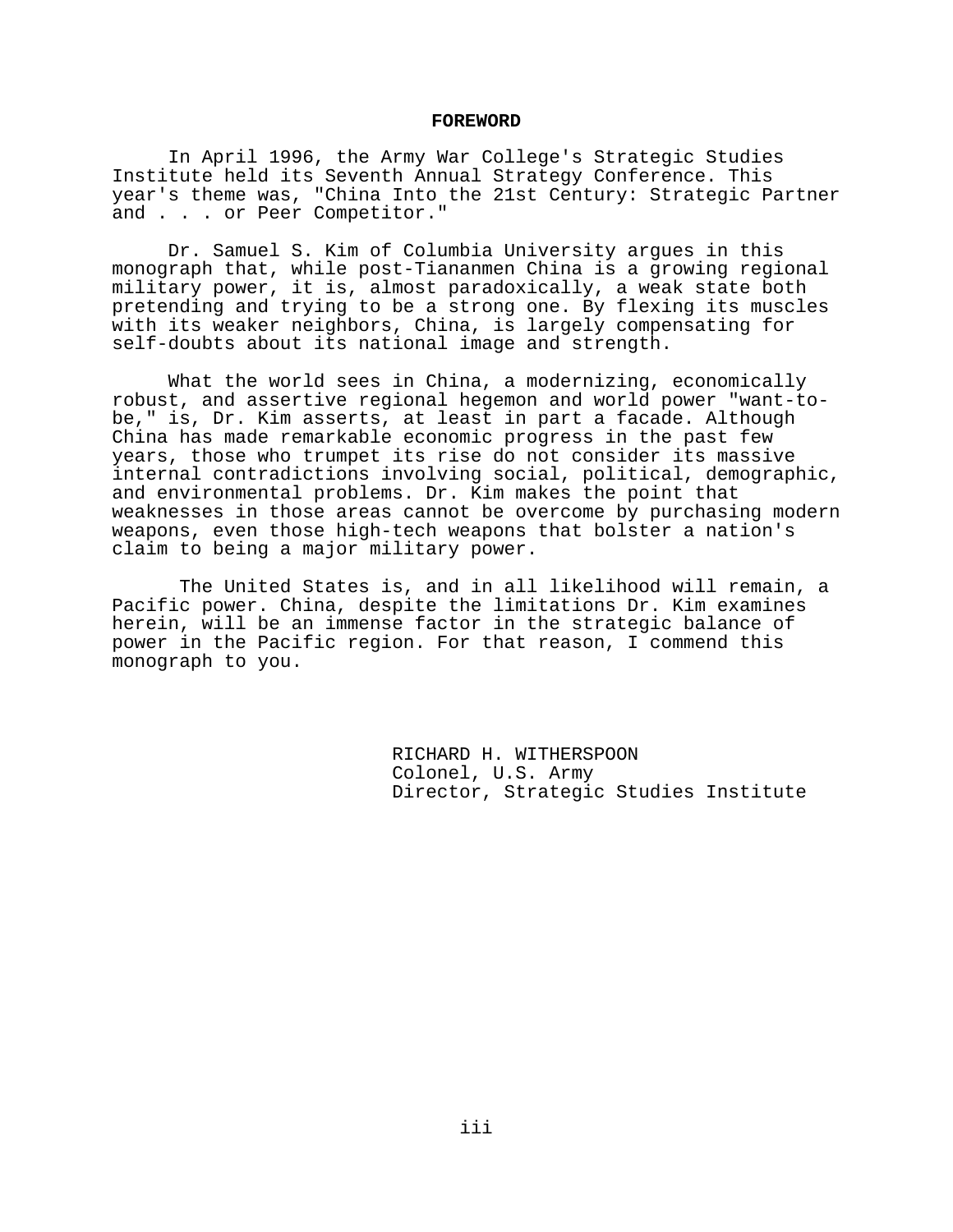# **BIOGRAPHICAL SKETCH OF THE AUTHOR**

SAMUEL S. KIM is a senior research scholar at the East Asian Institute of Columbia University. He was formerly a professor at Princeton University. Dr. Kim has written widely on Chinese foreign policy, East Asian international relations, and world order. He is the author of many books, most recently, China and the World: Chinese Foreign Relations in the Post-Cold War Era, published in 1994.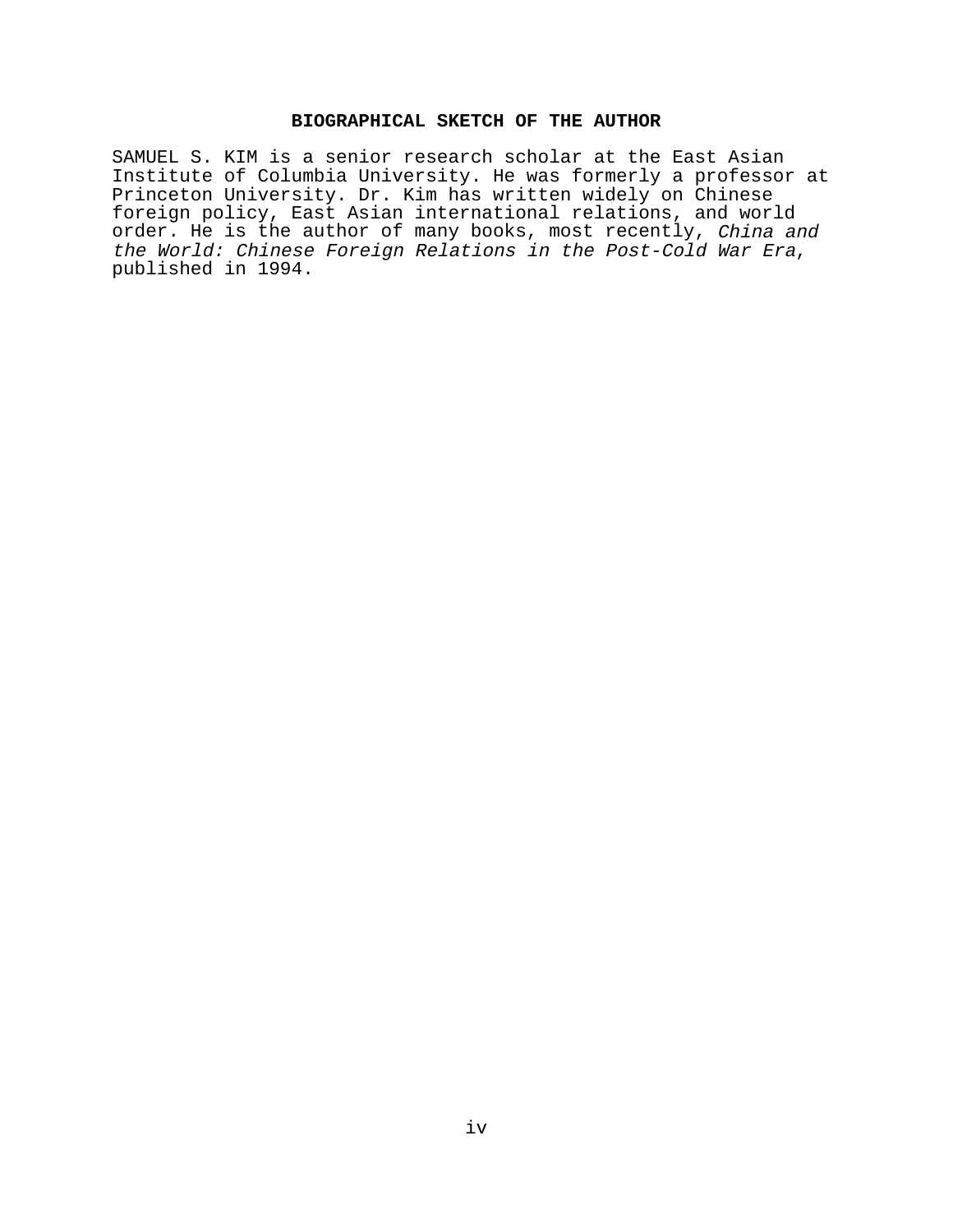# **CHINA'S QUEST FOR SECURITY IN THE POST-COLD WAR WORLD**

### **INTRODUCTION**

China's security behavior, riddled with contradictions and paradoxes, seemed made to order for challenging scholars and policymakers concerned about the shape of things to come in post-Cold War international life. With the progressive removal of the Soviet threat from China's expansive security parameters from Southeast Asia, through South Asia and Central Asia, to Northeast Asia, coupled with the growing engagement in international economic and security institutions, came perhaps the most benign external strategic environment and the greatest international interdependence that China has ever enjoyed in its checkered international relations. Despite the deterioration of Sino-American relations in the past 2 years, most Chinese strategic analysts do not believe the United States poses a clear and present military threat. Indeed, there has been no shortage of upbeat assessments of China's post-Cold War security environment to be, on balance, the least threatening since the founding of the People's Republic in 1949.<sup>1</sup> And yet Beijing has been acting in recent years in a highly provocative manner as if it were faced with the greatest threat. For good or otherwise, Beijing managed to capture global prime time with the "rise of China" chorus in the global marketplace suddenly turning into the "rise of China threat" debate in the Asia-Pacific region and beyond. All the same, Beijing seemed determined enough to proceed with all deliberate speed to beef up its military power projection capabilities, especially air and blue-water naval power, with the real military spending increasing at double-digit rates even as global military spending, especially those of all the other members of the Perm Five in the United Nations (U.N.) Security Council, began to fall sharply since  $1992.^2$  The revealing paradox of the capitalist world economy is that "market Leninist China," with the fastest growing economy--China's GDP in 1994 reached almost \$3 trillion on a purchasing power parity (PPP) basis, making it the second-largest economy in the world after the United States<sup>3</sup>--is, at the same time, the fastest-growing emitter of greenhouse gases and the largest recipient of multilateral aid from the World Bank and of bilateral aid from Japan!

What matters most is not so much the growth of Chinese capability as how Beijing uses its new military strength. Through a series of provocative actions, China has cast a long shadow over the strategic landscape of the Asia-Pacific region. The demonstration of China's military muscle as an up-and-coming naval power is all the more unsettling, as the Asia-Pacific region is a primarily maritime theater with several major flash points. In recent years Beijing expanded its dominion in the geostrategically vital and geo-economically contested South China Sea, test-launched its first mobile intercontinental ballistic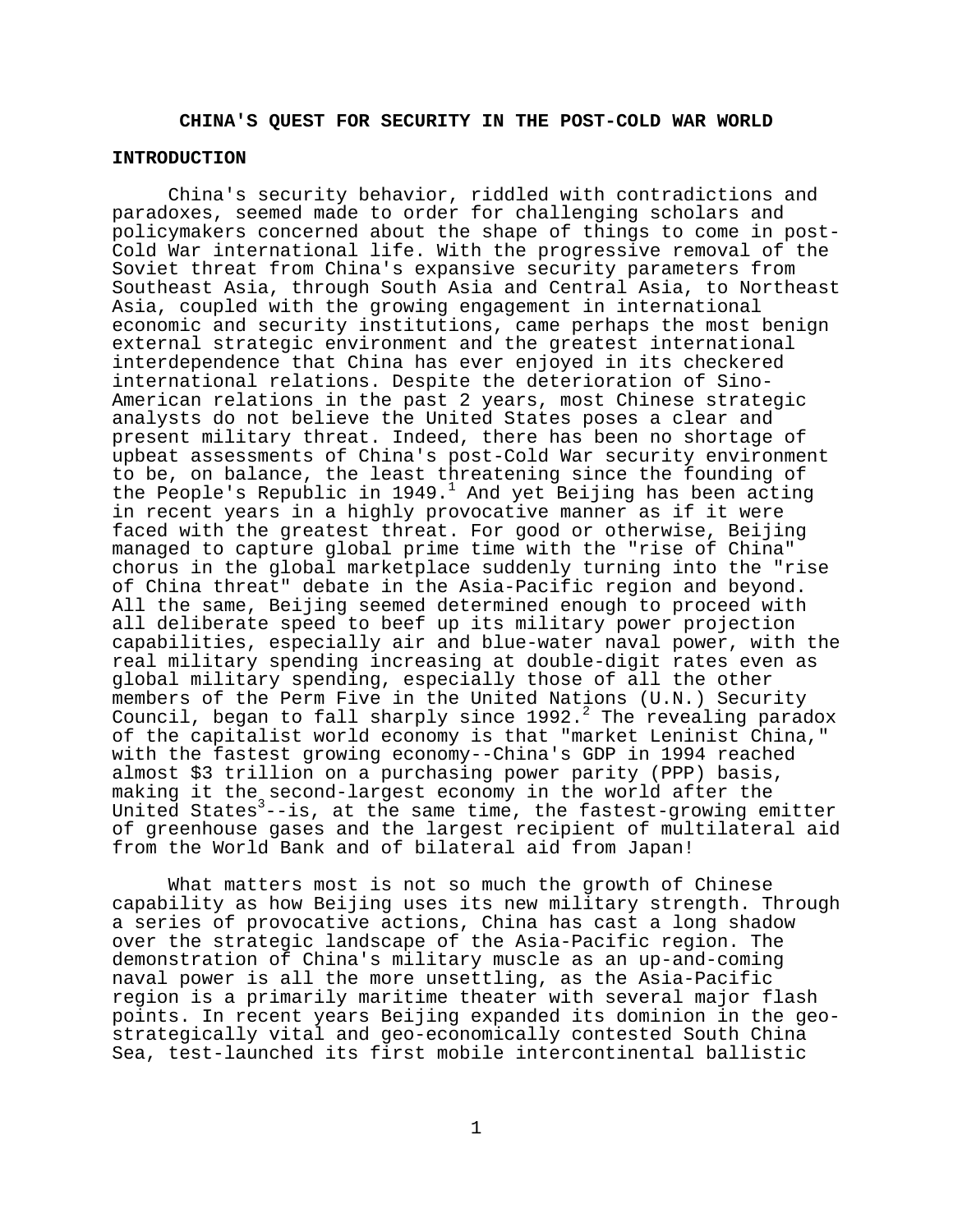missile, and continued to defy the post-Cold War moratorium on nuclear testing. China's southward creeping expansionism from the Paracels to the Spratlys to Mischief Reef is a stark reminder of Beijing's growing naval power--and its willingness to use it if necessary--in a resource-rich area of more than 3.6 million square kilometers. Only China, among the five recognized nuclear powers (with the short-lived exception of France), defied the post-Cold War moratorium on nuclear testing that has been in place since October 1992. Then came a series of missile-firing military exercises toward various target areas near Taiwan in July and August 1995. The latest third round of saber-rattling missile diplomacy started March 19, 1996, following 9 days of live-ammunition air and naval maneuvers and ballistic missile testings to stop Taiwan's accelerated march toward democracy only to help people on Island China to forge a more distinct Taiwanese identity. As well, this latest (mis)guided missile embargo caused ripples throughout the region and beyond.

### **SECURITY, LEGITIMACY AND IDENTITY**

What, then, accounts for the puzzle of an ascent post-Tiananmen China and its post-Cold War international demarche in the seemingly benign external security environment? This is not an easy question to answer, but one thing seems relatively certain. With the clarity and simplicity of East-West conflict gone and the collapse of Marxist-Leninist ideology as the legitimizing prop, Beijing is seemingly unsure of its place in a world no longer dominated by superpower rivalry, and the communist regime is in the grip of an unprecedented legitimationcum-identify crisis. Not since the founding of the People's Republic in 1949 have the questions of internal and external legitimacy--catalyzed by the Tiananmen carnage and the collapse of global communism--been as conflated as in the early post-Cold War years. As a result, the Chinese leadership is compelled to shift from charismatic and ideological legitimation to performance-based legitimation (economic growth). As well, the regime has turned with greater urgency to hypernationalism based on a new amalgam of ethnonational appeals to the ancient, glorious Confucian past and the greatness of Chinese civilization and people. Such national identity enactment may be seen as a necessary compensatory-searching behavior, a function of a regime with weak legitimacy trying hard to bring about national reunification and restore what Chinese of every ideological coloration believe to be their natural and inalienable right to great power status. Herein lies the logic of China exceptionalism, seeking China-specific exemption in the international human rights regime and China- specific entitlement in international security and economic institutions, all in the service of restoring China's great-power status. Nonetheless, the decay of the legitimizing prop of socialism and the rise of Han chauvinism can be expected to have far-reaching impacts on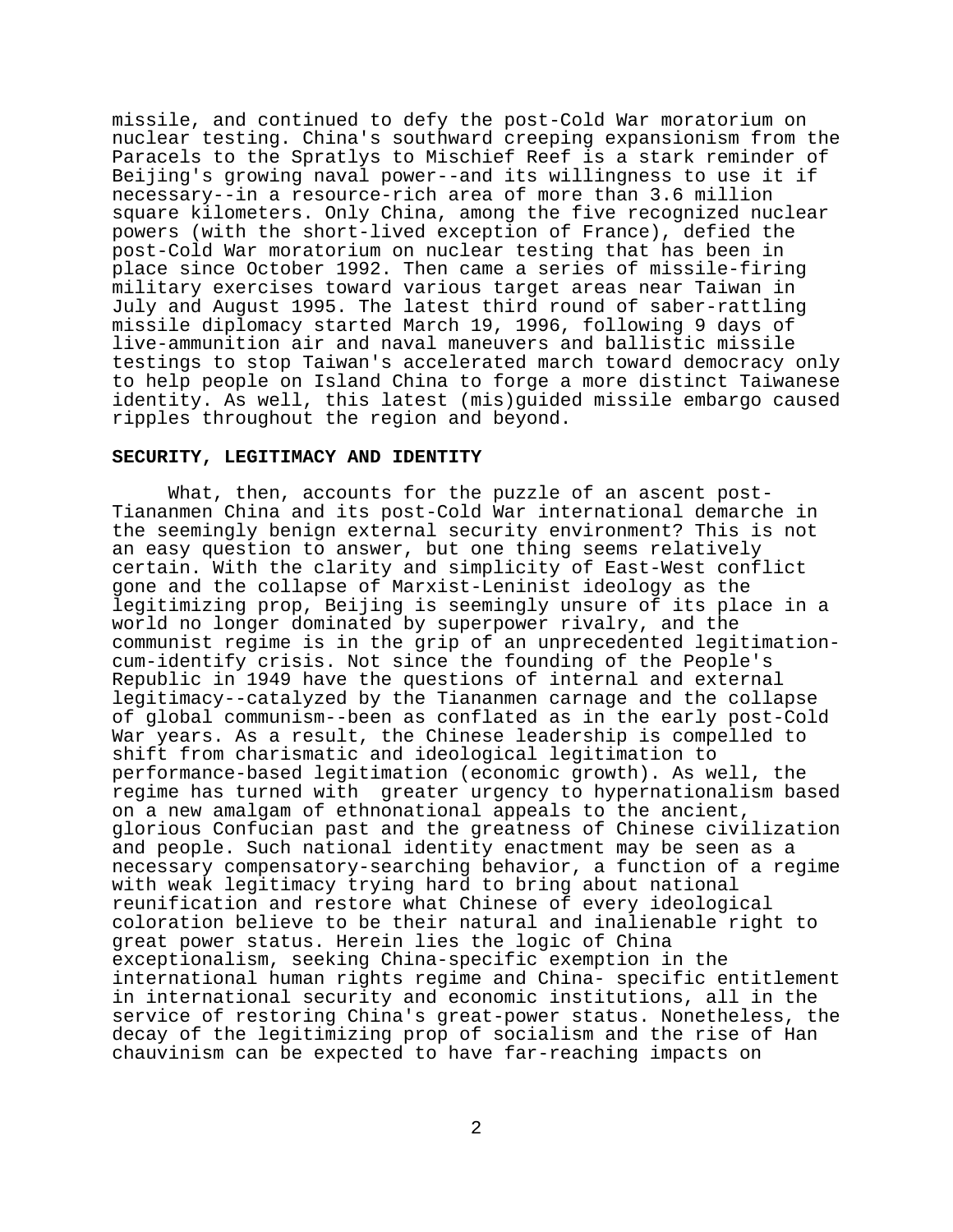Beijing's quest for security as well as on the peace and stability of the Asia-Pacific region and beyond.

#### **CHINA'S CONCEPT OF SECURITY**

The traditional Chinese concept of security is captured in an old Chinese aphorism--"The country that has no enemy in mind will perish." Likewise, the opening lines of volume one of Selected Works of Mao Tse-Tung read: "Who are our enemies? Who are our friends? This is a question of the first importance for the revolution. The basic reason why all previous revolutionary struggles in China achieved so little was their failure to unite with real friends in order to attack real enemies."<sup>4</sup> Security in traditional (pre-modern) China, Johnston concludes in his welldocumented study of Imperial China's strategic culture and grand military strategy, was a "product of superior military preparations, the application of violence, and the destruction of the adversary."5 The historical experience of Western and Japanese imperialism during the century of national humiliation (1839-1945) seems to have endowed the Chinese with the 19th century conception of absolute state sovereignty and taught the lesson of the importance of power politics in international relations and its corollary--that China could not be respected without power. The same experiential logic of the Korean War seemed to be on Mao's mind when he said in 1956: "If we are not to be bullied in the present-day world, we cannot do without the [atomic] bomb."<sup>6</sup> In short, China's concept of security at a given point in time can be seen as made manifest in the concept of power, the definition of the external security environment (including the identification of the enemy), and the evolution of military doctrines.

Despite the quantitative explosion of IR literature in the post-Mao era, a corollary of the globalization of Chinese foreign relations in the 1980s, there is a paucity of articles and books specifically keyed to China's own concept of security.<sup>7</sup> One interesting and revealing exception is a commissioned monograph entitled "On China's Concept of Security," written in 1985 or 1986 by Ms. Song Yimin, Head for the Studies of World Politics, Institute of International Studies, Beijing, for the United Nations Institute for Disarmament Research (UNIDIR). This monograph may be accepted as reflecting the semi-official party line of the mid-1980s and, as such, a point of departure for examining China's concept of security as evolved and made manifest in numerous official and scholarly definitions of the changing international situation and the evolution of military doctrines.<sup>8</sup>

The post-Mao Chinese concept of security, as expounded by Song, is broad and multidimensional, involving not only military considerations but also political and economic factors.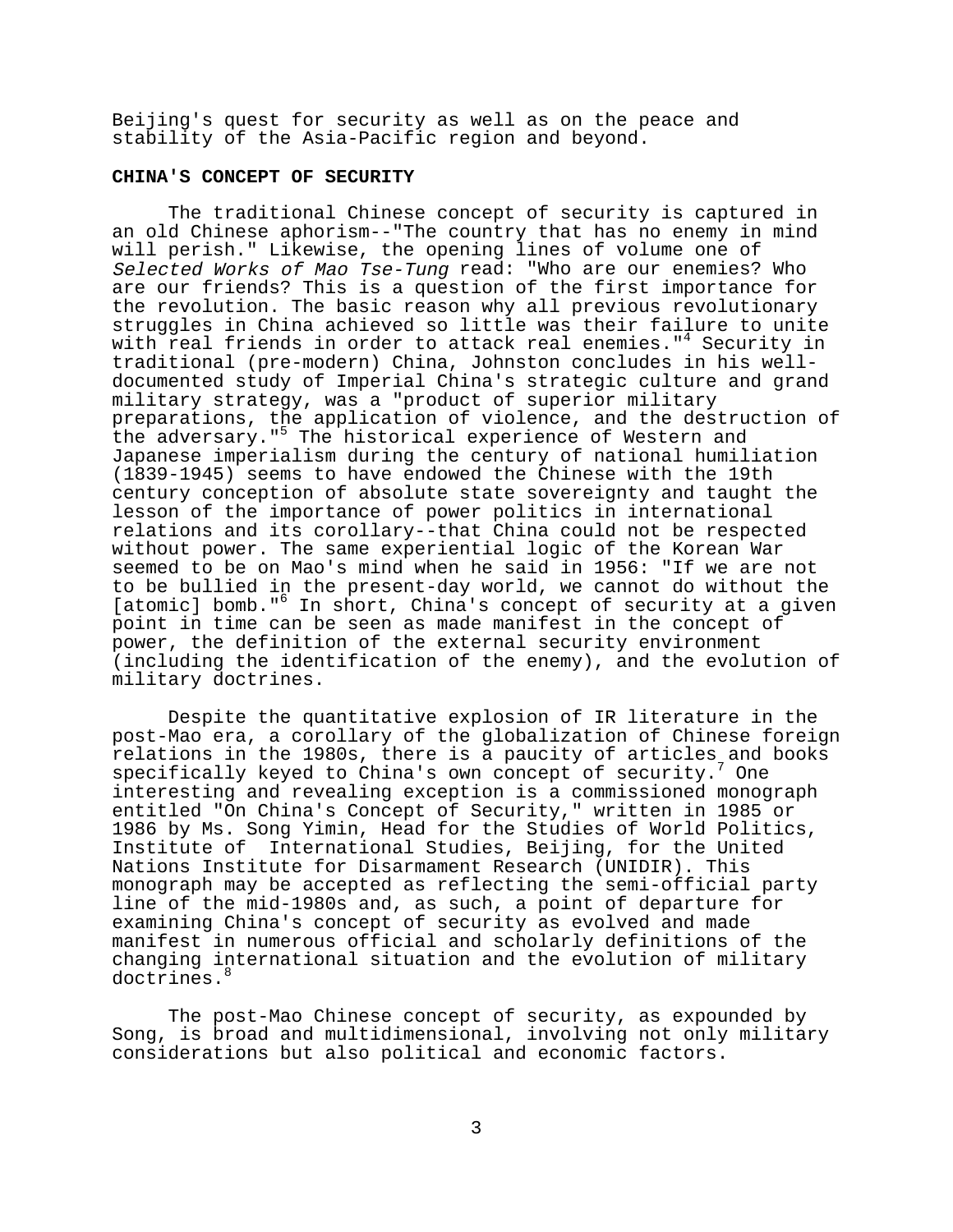Obviously, China's security requires and demands a strong national defense, but it also implies political stability and unity as well as a sound and prosperous economy. More strikingly, there is no identification of the enemy as she advances the notion of global interdependence as China's security "is [circa mid-1980s] inseparably linked to world peace": "In the world today, economic interaction and interdependence are greater and more evident than ever before . . . The world has become one. No country can afford to seal itself from the outside." $9$  To sum up: China's security = military strength + domestic political stability + national unification + prosperous economy + world peace. To reverse the formula, world peace depends on a strong China: "The more China develops, the greater the restraint for war, the greater the assurance for [world] peace."<sup>10</sup> Here we find China's late 19th century reformers' notion of "a rich state and a strong army" (fu guo qiang bing)--actually borrowed from Japan's Meiji reformers--as revised and updated to form a comprehensive yet materialist notion of security. What is also made loud and clear in Song's exposition of the Chinese concept of security is a kind of "hegemonic stability theory" with Chinese characteristics: world peace and stability depends on a strong China. As paramount leader Deng Xiaoping succinctly put it, "The stronger China grows, the better the chances are for preserving world peace."<sup>I1</sup> Still, we need to accept Song's exposition as a time-specific (pre-Tiananmen) and a situationspecific (for the U.N. audience) conception of Chinese security.

What has remained unchanged in the post-Cold War era is the notion that a strong, stable and prosperous China is an irreducible prerequisite to world peace. Such thinking has found its way into various blends of Pax Sinica proposals in the course of China's first-ever grand debate on world order in the early  $1990s$ .<sup>12</sup> What has changed is the Chinese concept of power, a subtle but significant shift from a normative to a material direction. Mao repeatedly stressed justice (normative power) as a critical component in the equation of national and international power. During the Maoist era, there was a recurring propensity to make a virtue out of weakness by defining Chinese power as a sum total of both material and normative power: "Though, for the time being, the output of some products is smaller on our side than in the imperialist countries, yet, since we are on the side of socialism, the socialist system plus a certain level of material strength gives us superiority in the entire balance of power. $13$ 

Faced with the demise of the strategic triangle, the end of the Cold War, the collapse of the Soviet Union, the Gulf War, and the clear and present danger of the "new world order" all coming in rapid succession, the 14th Party Congress in late 1992 signaled an official closure to the decade-long debate about the structural reality of the international situation. Bipolarity is now pronounced to have ended as the international system is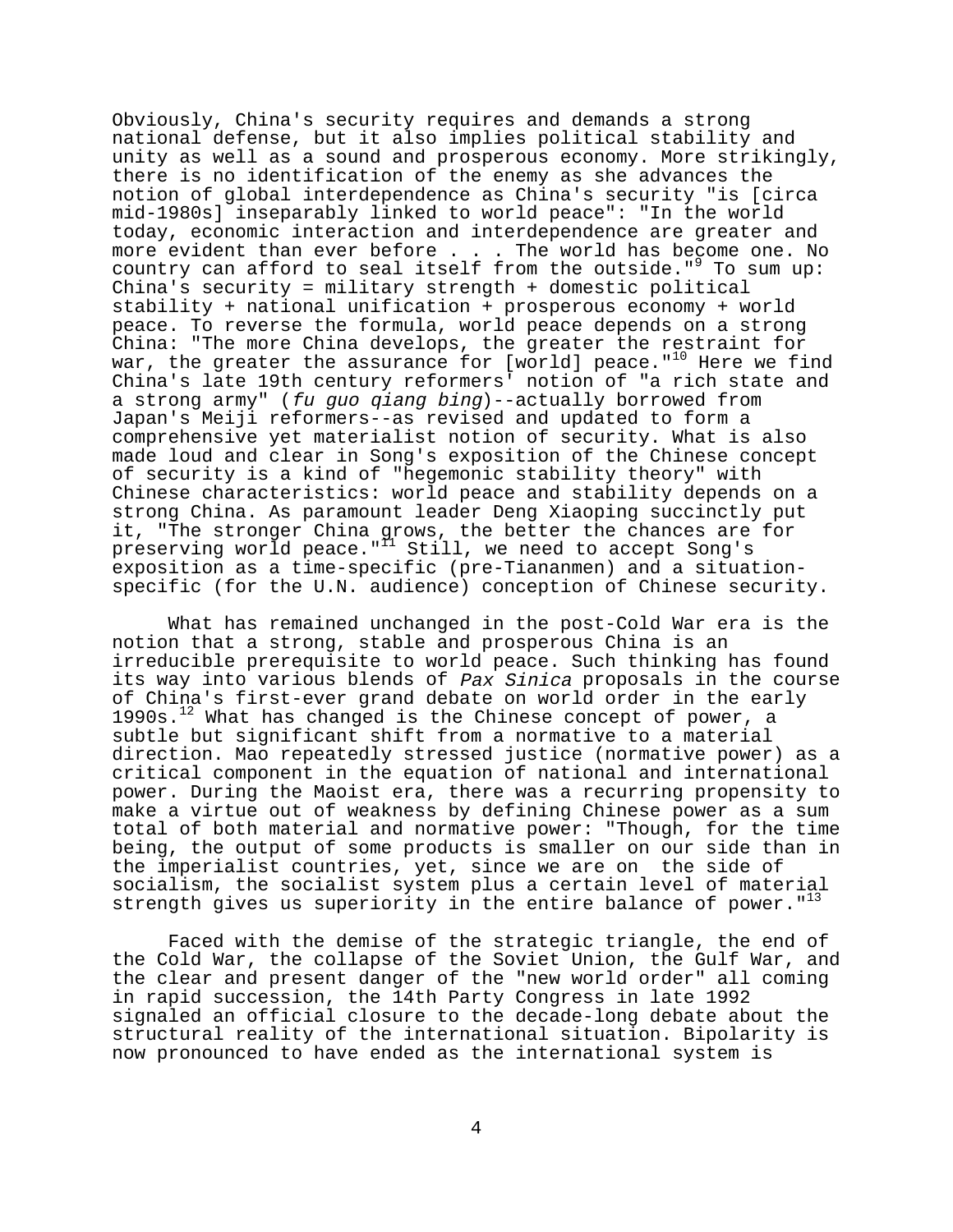heading rapidly towards multipolarity. A multipolarizing world is cast in a new light as giving rise to new geopolitical alignments in the Asia-Pacific region and, concomitantly, intensified rivalry for "comprehensive national strength" (CNS, zonghe guoli), now the official party line on China's national security.<sup>14</sup> The CNS line easily translates itself into the definition of the post-Cold War world as a dangerous neo-Darwinian jungle where China's national security interests are best protected through unilateral security. Whether a country can succeed in global competition is said to depend upon the development of its high-tech industries. If China is to become a world power, it must attend to these industries, as it once did to the development of nuclear weapons and satellite programs.<sup>15</sup> There is no escape from this high-tech rat race if China is ever to regain its proper place in the post-Cold War world. China has to be competitive with more powerful military/industrial powers if it is to beat them at their own game. Indeed, some strategic analysts see the relatively benign post-Cold War security environment as the unprecedented opportunity for accelerating the military modernization drive--and thus narrowing the military gap with Russia and the United States--without diverting too many resources from economic development. As two military analysts put it: "The relatively peaceful international climate and our friendly relations with our neighbors are providing fine external conditions for PLA weapons development."<sup>16</sup>

Despite the situation-specific changes and shifts in Chinese definitions of the regional and global orders, then, there remains at the core a fundamentally Realpolitik view of the outside world as essentially conflictual where antagonistic contradictions and rivalries are the norm. At the same time, global debate on the new world order is said to be symptomatic of the emerging neo-Darwinian contest for an all-out struggle for power in which every major state actor jockeys for a favorable position during the process of tumultuous change.

Even during the "world peace/development line" period (mid-1984 to mid-1989), the Chinese leadership was ambivalent about the concept of global interdependence even as Chinese representatives made repeated references to the concept in global institutions. The CCP has never directly and explicitly endorsed the concept of global interdependence. In the post-Cold War and post-Tiananmen era, however, the concept of global interdependence came under assault. President Bush's espousal of "a new world order" was attacked as the invisible integrationist hand of the conspiratorial peaceful evolution strategy that seeks to establish a "'free' federation or a federation of 'democratic countries' on the basis of a common principle and common outlook and values (an integration similar to the Federation of Great Britain)." The Chinese came to view such a scheme as having a global reach that extends to Asia, Africa, and Latin America;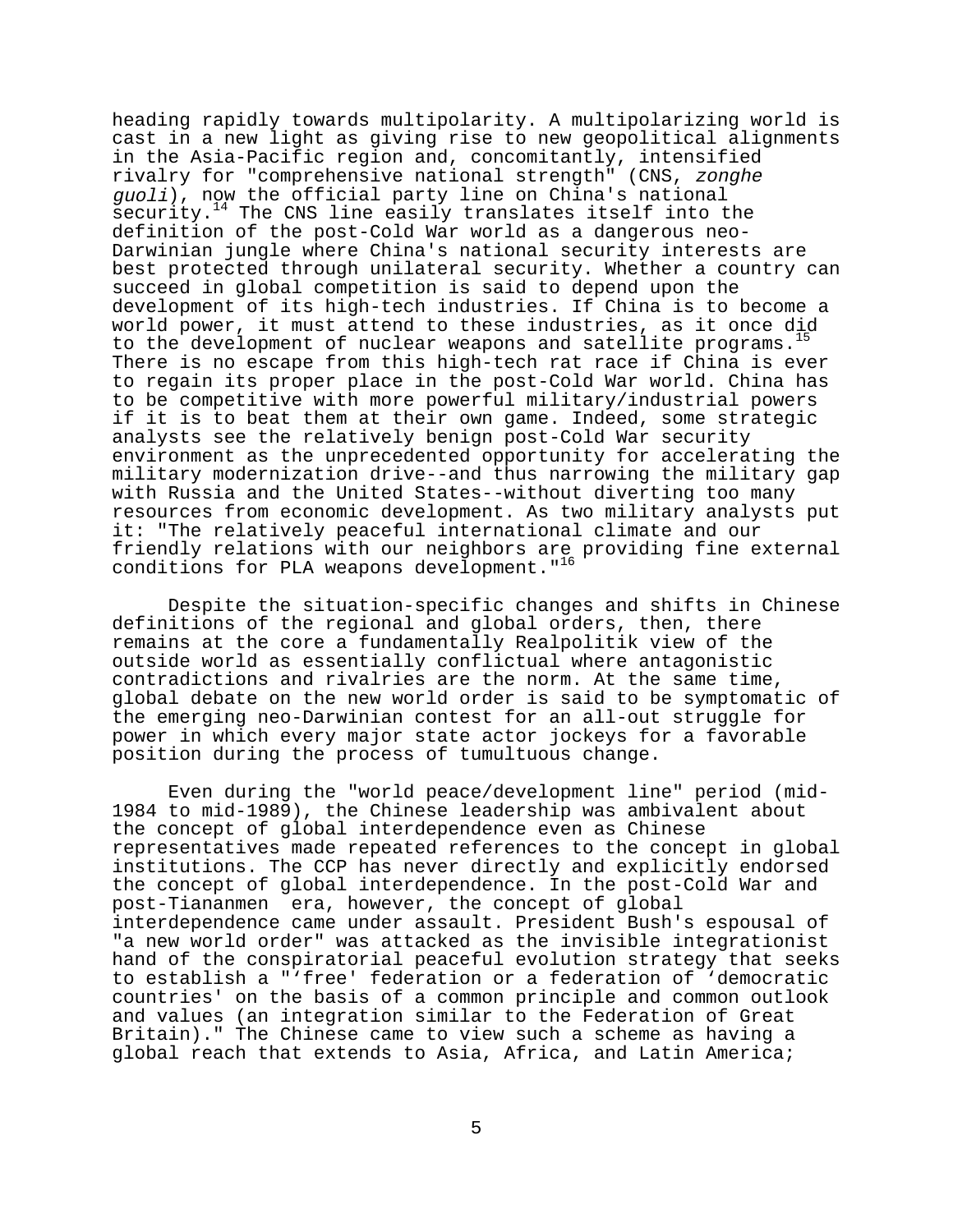that is, the United States "aims at bringing the entire world under its rule."<sup>17</sup> The revised definition of the world situation, according to a classified Communist party document, rejects the core assumptions of the world peace/development line, warning instead that world politics has entered a new phase of "the struggle between the two systems." Although varying "in its form, intensity and the tactics employed," we are told, the two-system struggle "will be sharper, more complex and more intense than before."<sup>18</sup> The major challenge that China will have to face and respond to in the next 15 years (1995-2010) is not one of managing global interdependence but a concerted Western plot to split and weaken China by giving support to separatists in minority localities, by exaggerating and taking advantage of the center/periphery contradictions, intraparty policy differences, state/society chasm, and by exerting pressure on such issues as "democracy" and "human rights."<sup>19</sup>

Some international relations scholars have even resurrected the Maoist line espoused in the United Nations in the early 1970s that interdependence in the contemporary world economic system amounted to no more than an asymmetrical interdependence "between a horseman and his mount." In the post-Cold War era interdependence in a world without a world government (anarchy) can fuel and accentuate zero-sum power politics by trampling on the sovereignty of weak states, by preventing weak states from controlling their economic, military and political resources, and by providing more opportunities for some states to interfere in the internal affairs of others.<sup>20</sup> Consider and contrast, for instance, Zhao Ziyang's "world peace and development line" replete with the global interdependence theme in the mid-1980s with Jiang Zemin's CNS line in 1992 challenging the military "should enhance combat strength in an all-around way; should more successfully shoulder the lofty mission of defending the country's territorial sovereignty over the land and in the air, as well as its rights and interests on the sea; and should safeguard the unification and security of the motherland."<sup>21</sup> Consider and contrast as well what Wang Jisi, Director of the Institute of American Studies at the Chinese Academy of Social Sciences, had to say on this matter in 1994, compared to what Song Yimin said in 1986:

In essence, China's leading political analysts doubt the virtue of what is referred to in the West as interdependence and globalization. They tend to see the world as increasingly chaotic and assertive nationalism and fierce economic competition as the main features of international relations. In their eyes world politics continues to involve a zero-sum game, and a hierarchy of power inevitably exists within which the more powerful nations dominate the weak. $^{22}$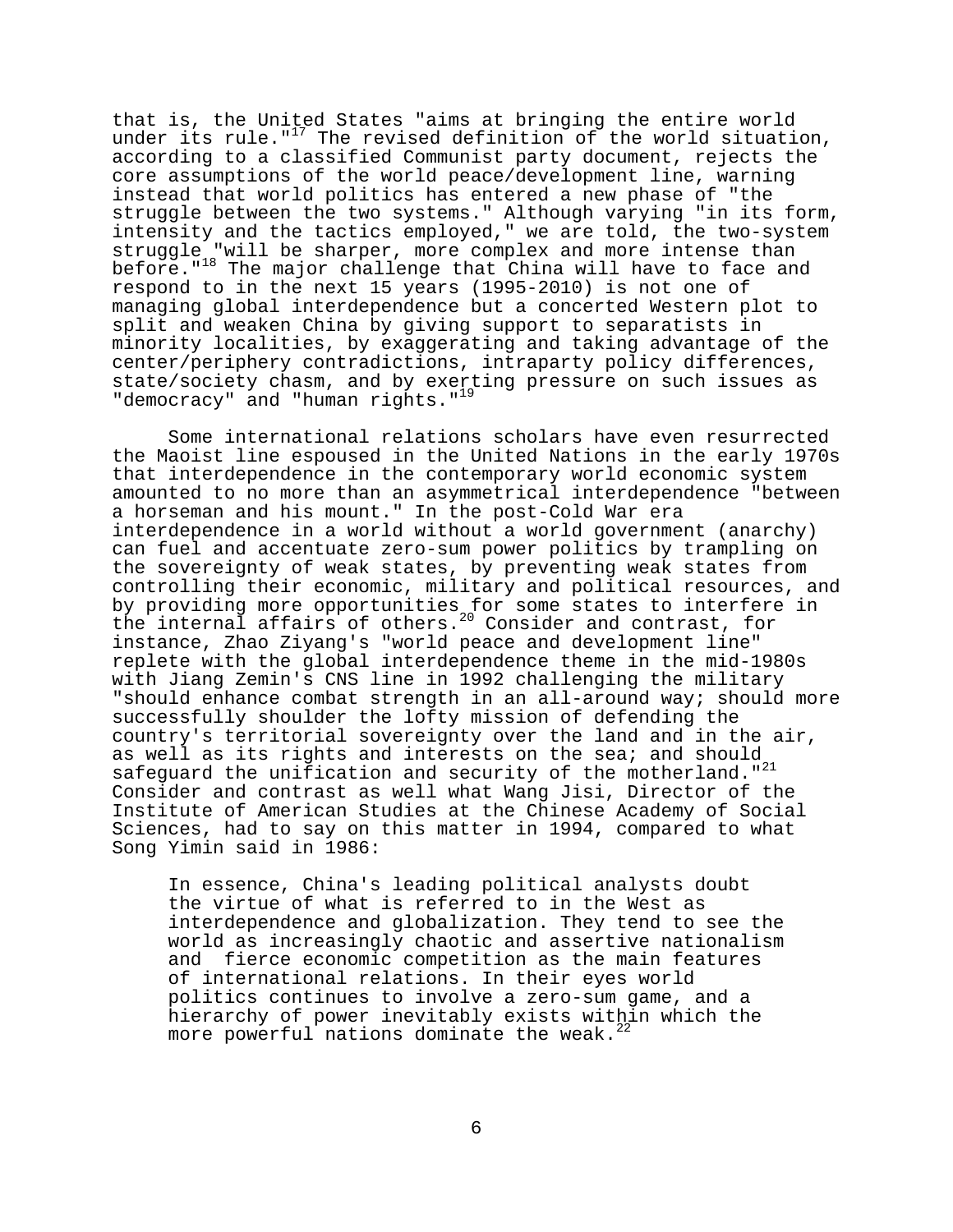Military power as the most important component of the CNS is viewed as indispensable for China to regain its status as a leading world power and to defend against any threats, actual or imagined, to Chinese sovereignty and integrity. Without sufficient military power, according to China's strategic analysts, it will not be possible to successfully enact China's national identity as a world power or to play a decisive role in global politics. Chinese Defense Minister Chi Haotian spelled out without any prioritization the PLA's wish list: "We must have whatever other big powers have already had in their inventory."<sup>23</sup> The proposition that sufficient military power buys both deterrence and status reflects and effects internal debates about why China needs more and better high-tech weapons systems including nuclear weapons. "What has not changed in the post-Cold War era," as Johnston argues, "is a deeply rooted hard realpolitik worldview that nuclear weapons buy both soft power (international status and influence) and hard power (military operational power)."24 Similarly, advocates of blue-water naval modernization speak not only of protecting oceanic shipping lanes, fishing grounds, and resources, but also of increasing China's "national awesomeness" (guo wei) and expanding "political influence" (zhengzhi yingxiang).

All the same, the post-Cold War global situation is defined in terms of how it affects China's internal security as well as threats near abroad. Indeed, the blurring of the domestic and external divide is now acknowledged as one of the defining features of international relations in the post-Cold War era.26 Of particular concern to China as a multinational state is that local and regional ethnonational conflicts, previously overshadowed and repressed by the global superpower contention, are breaking out in many parts of the world. Of the 89 armed conflicts between 1989 and 1992, all but three were, or are,<br>"internal conflicts" and "state-formation" conflicts. Wars of "internal conflicts" and "state-formation" conflicts. Wars of national identity mobilization have emerged as the primacy species of regional conflict in the post-Cold War setting.<sup>27</sup> With the demise of the threat of direct military invasion, according to Yan Xuetong, a leading strategic analyst, China, too, is now plagued by ethnic separatism and border disputes, with "hypernationalism" (jiduan minzuzhuyi) having already made extensive inroads among China's separatists in the post-Cold War setting.28 China is "home" to about 16 million Muslims of various ethnonational minorities in the strategically vital province of Xinjiang (where Lop Nor nuclear test site is located) and as such acutely sensitive to the dangers of Muslim separatism fueled by worldwide Islamic fundamentalism. In the five-nation treaty of April 1996, China, Russia, and three former Soviet Central Asian republics (Kazakhstan, Kyrgyzstan and Tajikistan) have reached an understanding to join forces to combat the spread of fundamentalist Islamic movements within their respective borders.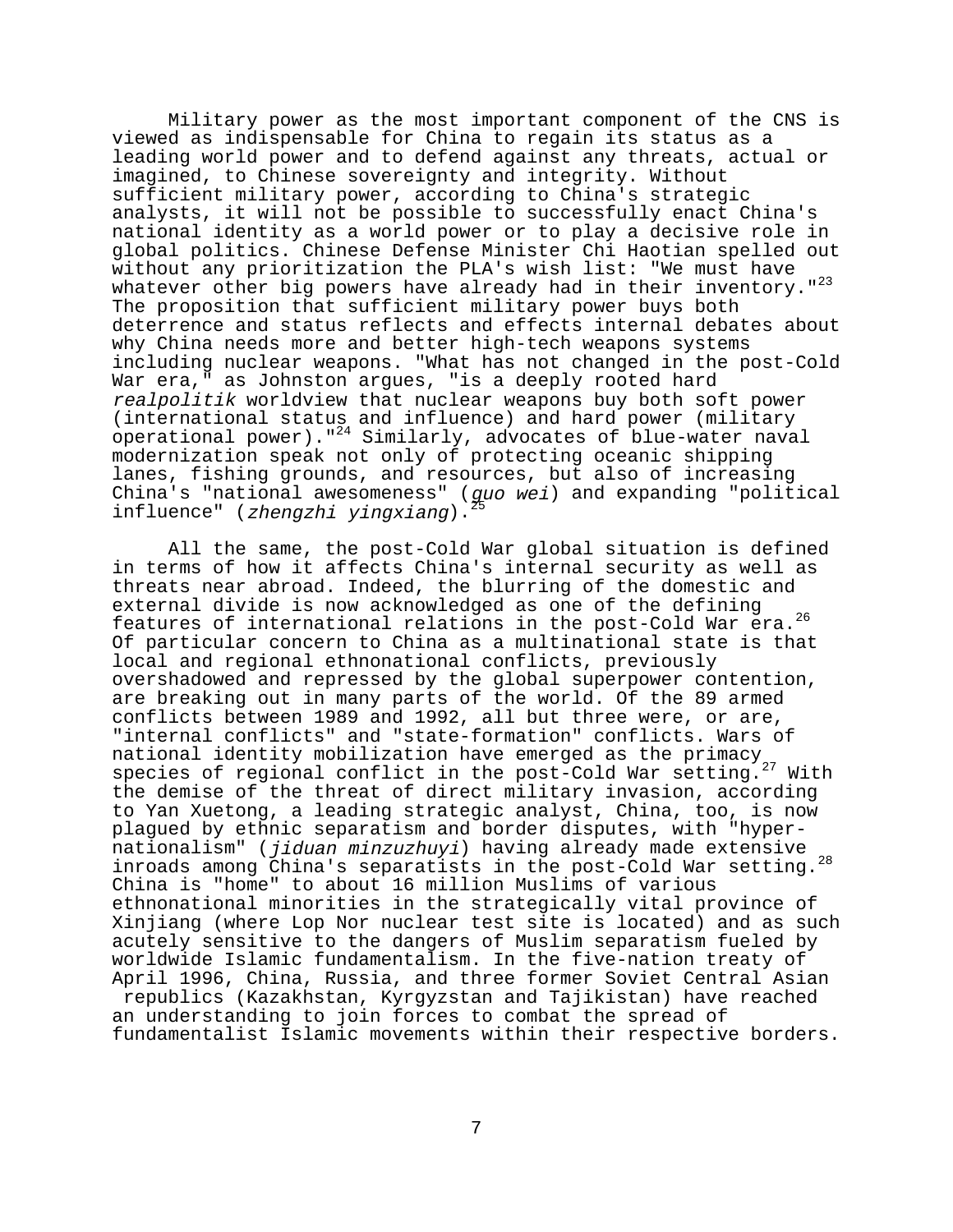The question as to what country presents the clear and present threat to China's security--hence the enemy-- remains unclarified in Chinese policy pronouncements. The evidence from internal discussions is ambiguous and contradictory. According to some secret reports from the Central Military Commission (CMC), leaked to and published in Hong Kong, a strong military cooperation with Russia is believed to be essential for breaking the Western embargo on military technology. In April 1993, Admiral Liu Huaqing, a standing committee member of the Politburo, was reported to have mobilized 50 top military officers to send an anti-U.S. petition in which the military "strongly oppose bartering away [China's] principled criteria for state-to-state relations in exchange for bilateral trade."<sup>29</sup> In a meeting with President Jiang Zemin on September 8, 1993, according to a Hong Kong journal with close ties with Beijing, eight senior generals led by Defense Minister Chi Haotian were said to have presented President Jiang with a petition signed by 180 high-ranking officers demanding that China "take a solemn and just stand" against the United States.<sup>30</sup> In early September 1993, two top-secret documents underscored the importance of building a new type of relations with Russia as "a new strategic move to prevent U.S. hegemonism from subverting China and intervening in the internal affairs of other Asian countries."<sup>31</sup> And yet, a major PLA conference held in late 1993 to debate and determine China's primary security threat was reported to have reached no consensus, only varying estimates, with about 50 percent of the participants believing the primary threat in the next century to be Japan, 40 percent believed the United States, while only 10<br>percent believed it would be a resurgent Russia.<sup>32</sup> As one percent believed it would be a resurgent Russia.<sup>3</sup> People's Daily commentator noted:

Gone are the days when a clear line between friend and foe could be drawn and confrontation between groups could be seen. A new picture, more complicated and characterized by a condition in which one is neither friend or foe or both friend and foe has emerged. Proceeding from their own basic interests, Russia, the United States, and other major Western powers attack, defend, charge, and retreat in the big chess board of international politics.<sup>33</sup>

With the sharp downturn in Sino-American relations since mid-1995, the conspiracy school seems to have gained ascendancy in China's assessments of the international security environment. Many strategic analysts now argue that America's China policy is "engagement" in word but "containment" in deed. Still, America's "containment policy" is viewed in more political and ideological than military and strategic terms. Jiang Zemin's 1992 authoritative assessment of China's external security environment as "never been more satisfactory since the founding of the Republic" still remains largely unrevised.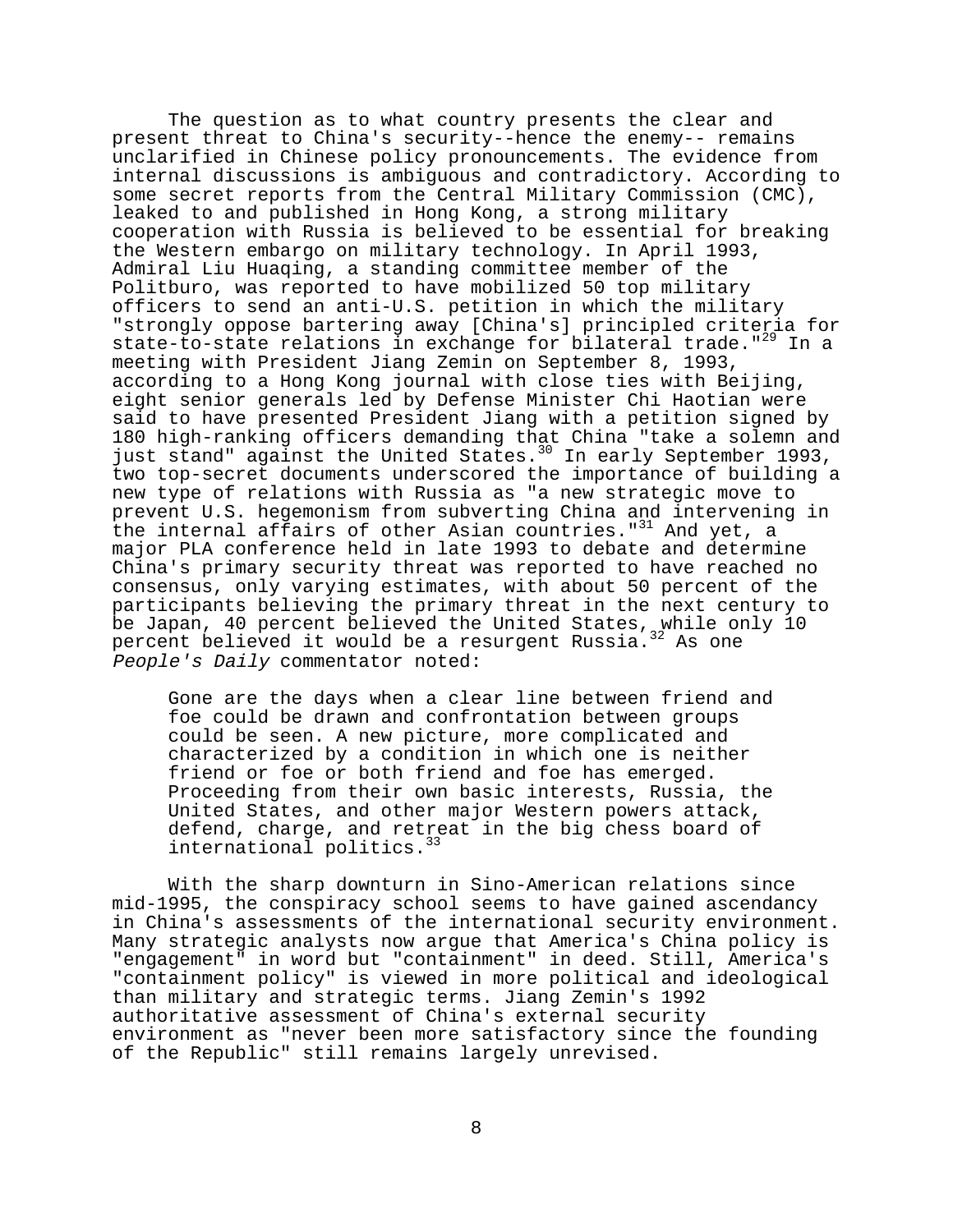The Gulf War demonstrated with particular clarity the type of warfare with which the Chinese armed forces would be tasked, triggering a doctrinal shift from the Dengist strategy of fighting people's war under modern conditions to a high-tech strategy of achieving a quick, decisive military victory in a matter of days. This shift to fighting and winning local wars under post-Cold War high-tech conditions was also aimed at developing a mobile, rapid-reaction, high-tech military force that is able to fight small "low intensity" border or near abroad conflicts. In keeping with the shift in general military doctrine, China has, from the late 1980s onward, moved toward a more flexible warfighting doctrine of limited nuclear deterrence requiring sufficient counterforce and countervalue tactical, theater, and strategic nuclear forces to deter the escalation of conventional or nuclear war.<sup>34</sup>

One of the most remarkable and potentially dangerous developments in the post-Cold War era is the rise of "haiyang guotu guan" (concept of sea as national territory). The Chinese people have been prodded to cultivate and cherish haiyang guotu guan so as to direct their attention to the unpleasant fact that it is China's maritime interests that have been encroached upon most alarmingly in recent history: "Territorial claims laid by foreign countries over China's maritime territory amounts up to one million square kilometers, ten times the size of China's disputed land border. By now, over thirty Chinese islands with surrounding waters are still in the hands of foreigners. Losses in maritime interests are really to be grieved and they call for our serious consideration."<sup>35</sup> As well, Chinese strategists now speak of the need for "survival space" (shengcun kongjian)--and for strategic frontiers that extend horizontally into the Indian Ocean, the South China and East China Seas, and vertically into space. A recent internal Chinese document states that the disputed island groups in the South China Sea, some of them situated nearly 1,000 kilometers south of China's Hainan island province and most of them subject to conflicting jurisdictional claims, could provide *lebensraum* for the Chinese people.<sup>36</sup> Consonant with such a concept of sea as national territory and China's lebensraum in the coming years, China's naval military doctrine has shifted from the coastal defense of the mainland to active defense of maritime economic, resource, and strategic interests. Based on such doctrinal ground, China's naval exercises and gunboat operations have extended progressively further away from coastal waters in the 1990s.

## **CHINA'S SECURITY BEHAVIOR**

The point central to understanding China's quest for security and identity is to recognize that, since the collapse of the traditional Sinocentric world order in the late 19th century,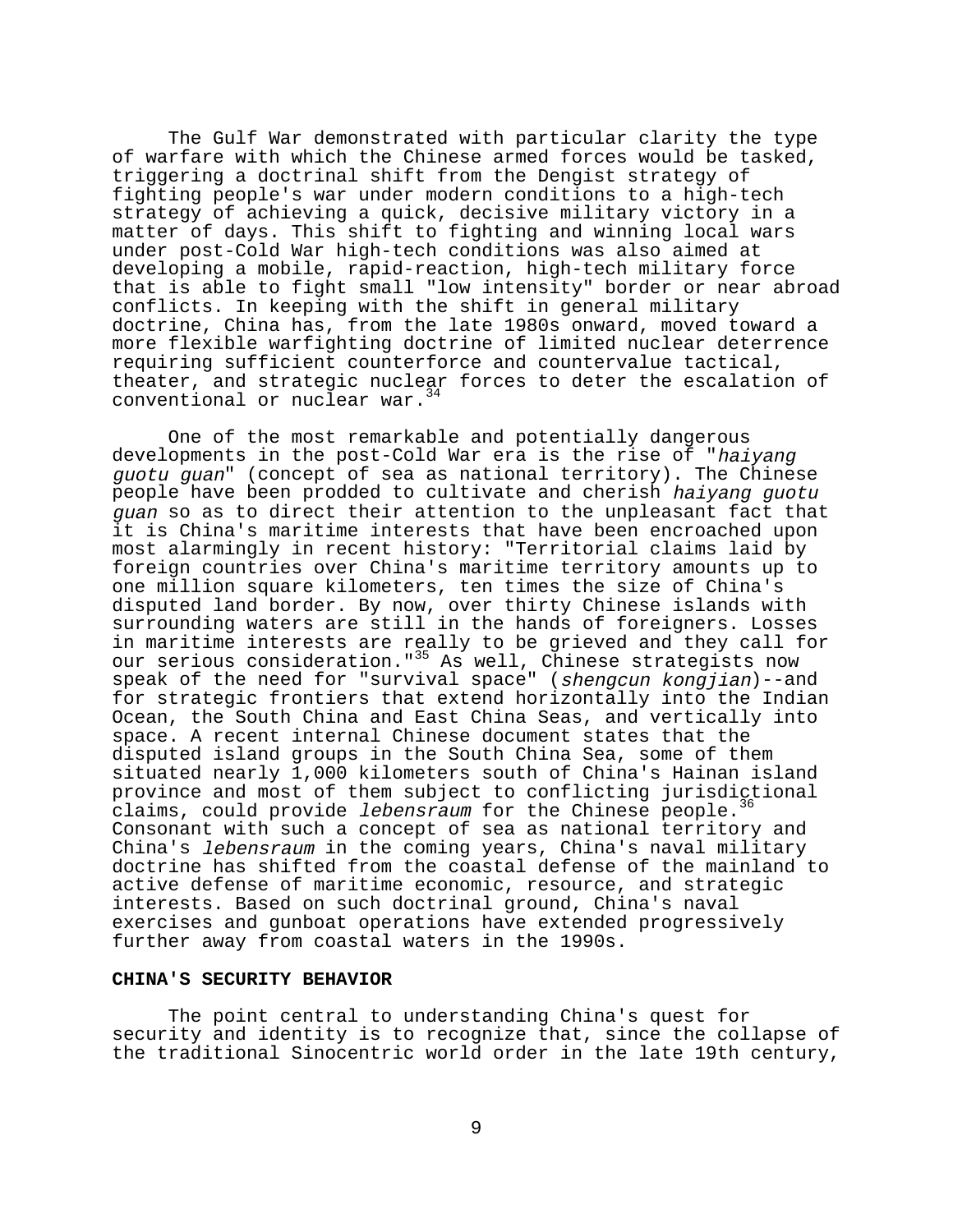this proud and frustrated Asian giant has had enormous difficulty finding a comfortable niche as an equal member state in the family of nation-states. Even during the Cold War years, Beijing's security behavior was beyond compare. Beijing has had difficulties in maintaining enduring friendship with any Asian state. Beijing has established by choice or by necessity a track record that no other country could possibly match: it had an alliance as well as a Cold War relationship with the socialist superpower, both of which proved to be inconclusive; it had a war and a quasi-alliance relationship with the capitalist superpower, both of which proved to be short-lived. Beijing's relations with New Delhi also shifted from the accommodative friendship of the mid-1950s to the Sino-Indian border war in 1962. In the mid-1960s, Sino-Indonesian relations abruptly veered from nearalliance to extreme hostility, and in the late 1970s, Sino-Vietnamese relations rather unexpectedly deteriorated from "boundless affection and assistance" to hot and then cold war. Thus, the People's Republic succumbed to wild swings of national identity enactment, mutating through a series of roles: selfsacrificing junior partner in the Soviet-led socialist world; self-reliant hermit completely divorced from and fighting both superpowers; the revolutionary vanguard of an alternative United Nations; self-styled Third World champion of a New International Economic Order; status quo-maintaining "partner" of NATO and favored recipient of largess at the World Bank; and, now, lone socialist global power in a postcommunist world. None of these identities has much to do with Asian regional identity. The vast gap between being and becoming in the drive for status--and the contradiction between being a regional power and having global aspirations--have introduced a fundamental paradox in the prioritization of China's multiple identities.

# **Regional Security Behavior**.

China's regional security behavior seems to be propelled by unilateralism in bilateral clothing with little Asian regionalism. Soviet President Mikhail Gorbachev's Pacific overtures in 1986-88 for a comprehensive cooperative security system for the entire Asia-Pacific region were countermanded and scaled back to the bilateral negotiating level in order to pressure the Soviets to meet China's three security demands (the so-called Three Obstacles) as the price for renormalizing Sino-Soviet relations. Beijing quashed Australian, Canadian, and Japanese proposals for a multilateral Asia-Pacific security conference--a sort of Conference on Security and Cooperation in Asia (CSCA). Likewise, Beijing categorically rejected any international conference, let alone the establishment of a multilateral regime for handling territorial disputes, maintaining instead that disputes should be resolved by the countries directly involved on a bilateral basis. The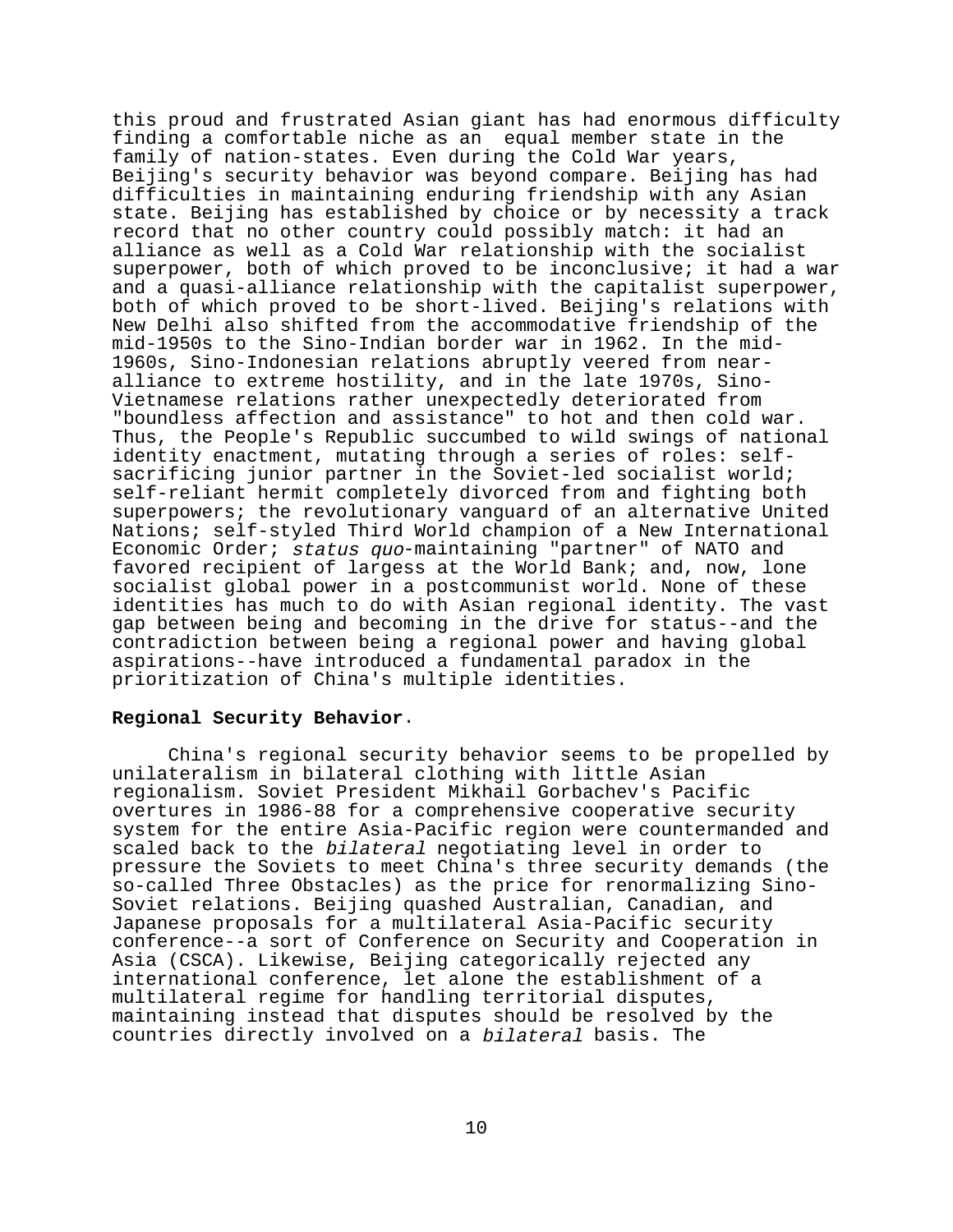multinational conflict over the Paracel (Xisha in Chinese) and Spratly (Nansha in Chinese) Island groups in the South China Sea underlines the dialectics of Chinese conflict-making and conflict-coping behavior. While Chinese diplomats often talk about international cooperation for the pacific settlement of disputes, Chinese strategists reject the proposition that the seabed resources of disputed areas in the South China Sea should be jointly developed, while shelving the issue of sovereignty.

The disputed Paracel and Spratly Island groups have become a dangerous flashpoint in the Asia-Pacific region. No less than six states--Brunei, China, Malaysia, the Philippines, Taiwan and Vietnam--have competing jurisdictional claims over the potentially oil-rich Spratly Islands. China, Taiwan, and Vietnam lay claim to all the Spratly Islands, while the Philippines, Malaysia, and Brunei claim parts of them. The Spratly and Paracel Islands also straddle sea lanes vital to Asia-Pacific states, adding geo-strategic and geo-economic dimensions to the simmering conflict. China, Taiwan, and Japan are also locked in dispute over the Diaoyu (Senkaku in Japanese) Islands farther north in the East China Sea. To possess the Diaoyu/Senkaku Islands, which comprise five islands some 166 km northeast of Taiwan, is to have legal jurisdiction over about 21,645 square kilometers of the continental shelf which is believed to be one of the last unexplored hydrocarbon resource areas in the world.

The conventional wisdom that Beijing would leave ASEAN countries alone in its southward expansionism in the South China Sea, concentrating all of its shots at the weakest link--Vietnam, was shattered on February 8, 1995, when Filipinos woke up to find a Chinese flag fluttering on Mischief Reef just 200 or so kilometers from Palawan Island. Although the reef is well within Manila's 200-mile exclusive economic zone--recognized by the United Nations Convention on the Law of the Sea (UNCLOS) that entered into force in 1994--the best President Fidel Ramos could do was to come up with the "right is might" normative response as well as to depict the Chinese "might is right" occupation as a multilateral, not bilateral, challenge for the ASEAN to deal with. The Chinese raid on Mischief Reef has been made all the more shocking by China's separate claim to some of Indonesia's gas fields. In 1994 Indonesia discovered that, according to China's cartography, its Natuna gas field, well within its 200 mile exclusive economic zone, now lies within Chinese waters. Apparently, quiet behind-the-scenes bilateral probing met only Chinese stonewalling. On April 10, 1995, Jakarta went public on this issue, apparently triggered by China's occupation of Mischief Reef and ASEAN's strongest statement yet on the South China Sea 3 weeks later.

Beijing's incremental advances into the Spratlys and beyond seem to proceed based on the logic that occupation is nine-tenths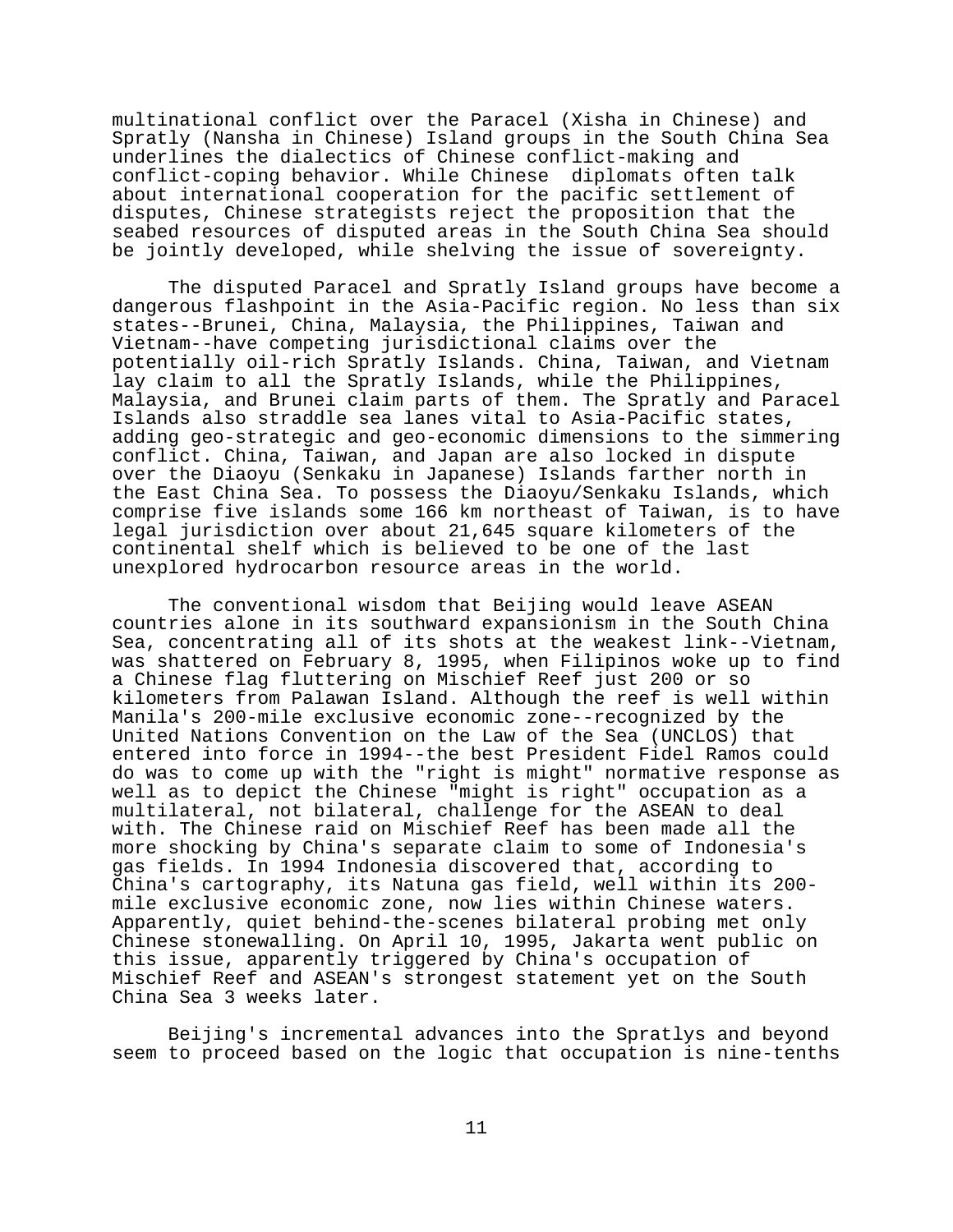of the law. As one of the world's largest coastal states with a coastline of approximately 11,000 kilometers and another 10,000 kilometers surrounding its 3,416 islands, China is a major beneficiary of UNCLOS that accepted and encoded the Latin American demand for the 200-mile exclusive economic zone (Article 57). That China has yet to ratify the UNCLOS speaks directly to the politics of unilateral security in the Spratlys.

China's advance into the Spratlys and beyond is primarily an extension of domestic politics. At the 1991 session of the National People's Congress (NPC), 31 deputies representing China's coastal provinces and municipalities signed a motion calling for the enactment of a "law of the seas" as soon as possible to protect China's interests and marine resources. China today regards the disputed but oil-rich Paracel and Spratly Islands in the South China Sea in terms all too reminiscent of the Third Reich's lebensraum imperial policy.

The picture that emerges from recent Chinese internal military writings is that war is still considered preferable to the appearance of surrendering sovereign claims in the South China Sea to a group of small Southeast Asian states. Violent conflict over the resources of the South China Sea is considered a real possibility in the next 10 years. Against this backdrop, the NPC adopted on February 25, 1992, "The Law of the People's Republic of China on Its Territorial Waters and Their Contiguous Areas" to empower the PRC to exercise "its sovereignty over its territorial waters and its rights to exercise control over their adjacent areas, and to safeguard state security as well as its maritime rights and interests" (Article 1). Article 2 stipulates China's territorial sovereignty as including "the mainland and its offshore islands, Taiwan and the various affiliated islands including Diaoyu [Senkaku] Islands, Penghu Islands, Dongsha Islands, Xisha [Paracel] Islands, Nansha [Spratly] Islands, and other islands that belong to the PRC" (Article 2).<sup>37</sup> The law vests the Chinese military with the right to remove by force any incursion on the stipulated islands and areas. President Jiang Zemin issued a clarion call that the military "should enhance combat strength in an all-around way; should more successfully shoulder the lofty mission of defending the country's territorial sovereignty over the land and in the air, as well as its rights and interests on the sea; and should safequard the unification and security of the motherland."<sup>38</sup> As if to add credibility to this assertion, Beijing announced in May 1992 that it had signed a contract with a U.S. oil company, Crestone Energy Corporation, to explore oil in a block contiguous to an offshore Vietnamese oil field. The president of Crestone has claimed that the operation will be protected by the Chinese Navy. In June 1992 China landed troops on a reef claimed by Vietnam and set up a "sovereignty post."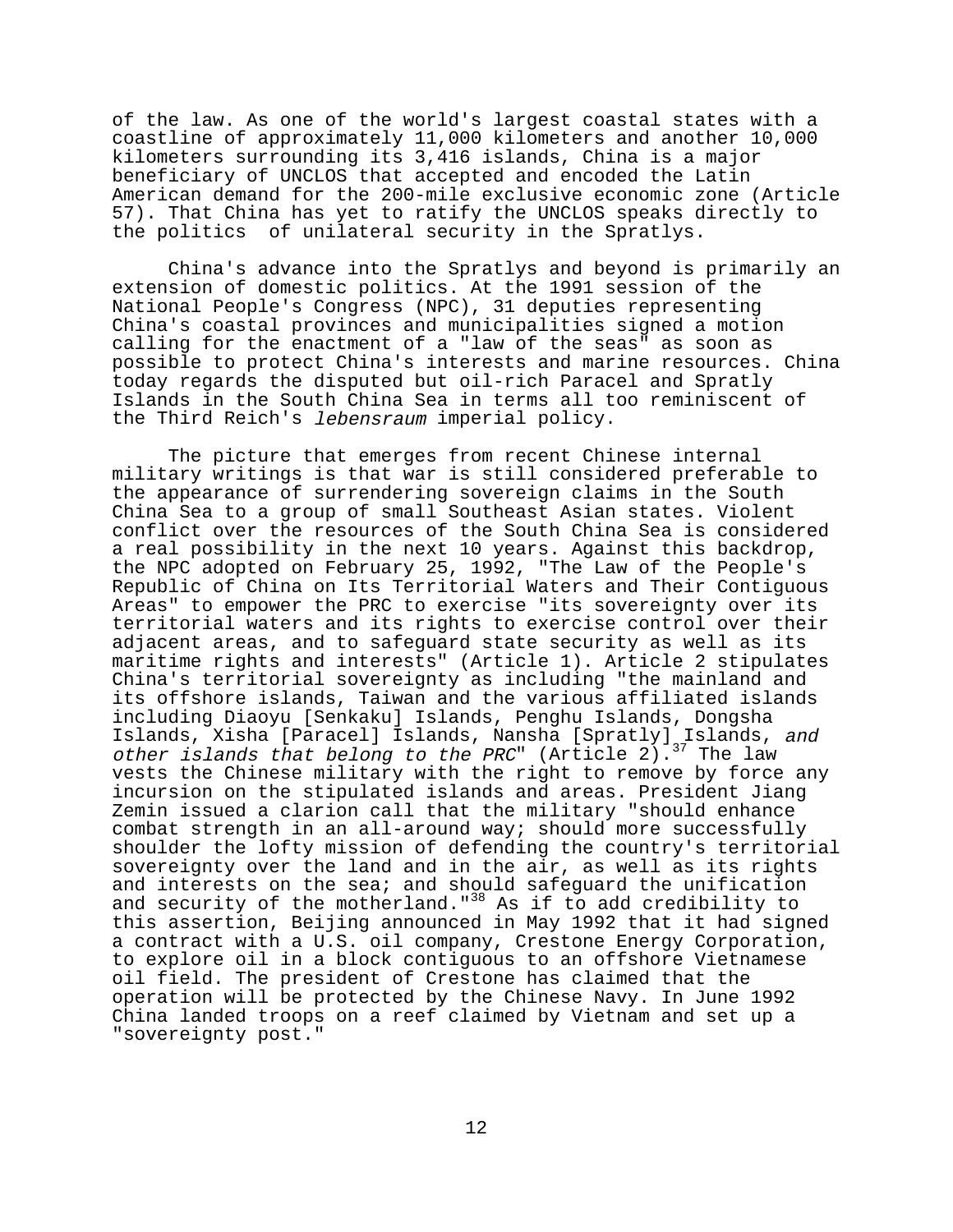It is reported that some 400 "Chinese scholars completed 10 years of research on the Spratly Islands in late 1994 to prove historically that China discovered and developed the Spratly Islands." A group of former American military leaders who visited China in late 1994 has also reported that China is mobilizing a limited military force "capable of rapid response" designed to protect China's claims in the South China Sea as a matter of national priority. Admiral Liu Huaqing, the only military member of the ruling standing committee of the Politburo and former chief of the PLAN, has been a leading advocate for seizing the rich mineral and fishing grounds of the South China Sea to support China's burgeoning population.<sup>39</sup>

For China, in short, there is little room for compromise, largely because of the conflation of sovereignty, security, status, and "lateral pressure." With the energy demands rising and oil supplies falling, China for the first time became in 1993 a net importer of oil. China is in favor of the peaceful settlement of disputes, we are told, but opposes the internationalization of the Spratlys issue. Since the Spratly Islands have been Chinese territory since ancient times, the possibility of internationalization does not exist. This unilateralism conjures up the image of China as a determined irredentist power that has resorted to the use of force outside its existing borders in more conflicts and more often than any other East Asian state. China stands out as one of the 10 most "crisis active states" in the international system during the 50 year period 1929-79, with all but one of its foreign policy crises deriving from the core issue of national security and occurring along the peripheries of what it regards as "sacred home territory," whether so recognized or not by others. In contrast with the Guomindang period of 1929-49, the overwhelming choice of conflict-coping and crisis-managing techniques during the post-1949 PRC era was violence.  $40$ 

The broader point is that China has yet to resort to military force purely on behalf of the communist revolutionary cause, nor has China used its military power recklessly in a manner befitting naked aggression. In expounding "principled stand," Chinese scholars and publicists repeatedly and categorically state that China will never occupy an inch of foreign territory, nor will it yield an inch of Chinese territory. The problem obviously lies in the expansive definition of Chinese territory. In domestic politics no Chinese leader can afford to appear soft on such highly-charged nationalistic issues. Southward gunboat diplomacy may have also been spurred by the belief that other claimants as well as the global community, on the basis of past behavior, are unlikely to react strongly against Chinese coercive diplomacy. Equally significant is the fact that the post-Cold War strategic environment in this contested area presents a timely challenge and opportunity for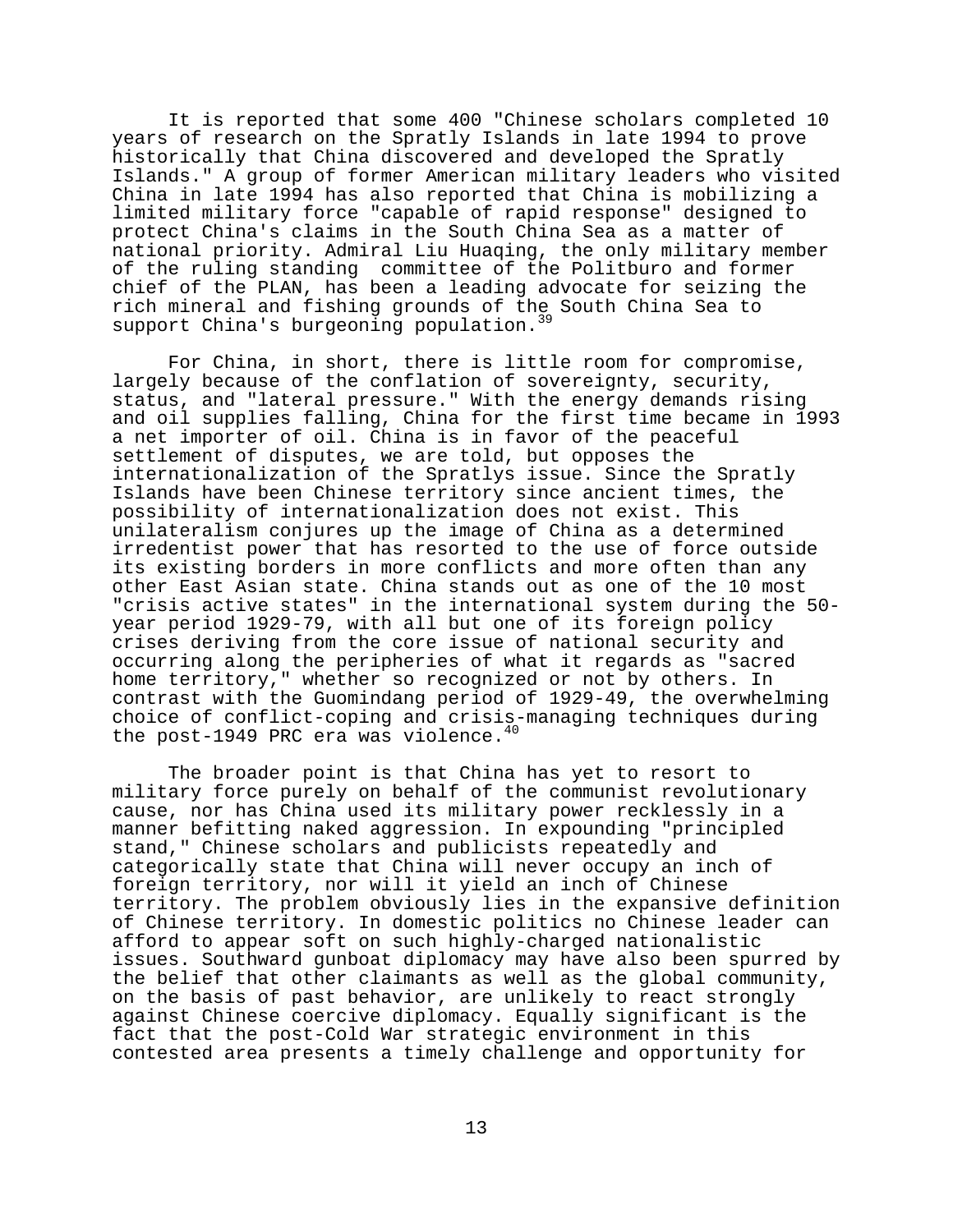the Chinese military to demonstrate its blue-water naval power and for the Chinese government to project national identity as the unstoppable up-and-coming superpower in the Asia-Pacific region.

Nonetheless, China's gunboat diplomacy has injected new life into ASEAN as a regional organization, just when the U.N. brokered peace settlement in Cambodia seemed to have removed Vietnam as a common thread that held the six member states together. The 1992 Manila Declaration was obviously addressed to China as a rallying point for ASEAN to have its regional security act together in this unsettling post-Cold War transitional setting. Faced with the rising chorus of the "China threat theory" (Zhongguo weixian lun)--Beijing gave birth to this theory in 1992--and the initiative for East Asian multilateral security dialogue in the ASEAN countries, China began in 1992 to soften, slightly and ambiguously, its unilateral security line. While dismissing a unified multilateral security mechanism such as the Conference on Security and Cooperation in Europe (CSCE) as completely inappropriate to the diversity of the Asia-Pacific region, China suggested "to establish gradually a bilateral, subregional, and regional multichannel and multilayered security dialogue mechanism so as to hold consultations on the issues concerned and to strengthen interchange and confidence."<sup>41</sup> At the July 1994 meeting of the ASEAN Regional Forum (ARF), however, China successfully threw its weight to keep the Spratly issue off the agenda.

China's strike against the Philippines in 1995 has already given another shot in the arm of the ARF, bringing China into direct confrontation not only with a communist neighbor but also, more importantly, a noncommunist member of ASEAN. China's "divide-and-conquer" strategy seemed to have received a serious blow when ASEAN issued a joint statement on March 18, 1995, calling for a peaceful resolution of the dispute. At the firstever Sino-ASEAN bilateral meeting in April 1995, held in the Chinese provincial city of Hangzhou, China softened its stand, giving its assurances about its peaceful intentions and retreating from its claim to the Natuna Islands. From mid-1995 on, Beijing pursued a Jekyll-and-Hyde diplomacy with Chinese diplomats abroad, giving assurances that China is now willing to discuss with parties concerned over the Spratlys dispute "in line with established principles and international law and modern maritime law, including the basic principles and rules enshrined in the UNCLOS,  $1^{42}$  even as the PLAN continues to occupy Mischief Reef and shows no signs of dismantling its military structures in the area. Taking advantage of global attention turned to the crisis in the Taiwan Strait in early 1996, Beijing has quietly set up more "scientific expedition posts" in the disputed Spratly Islands.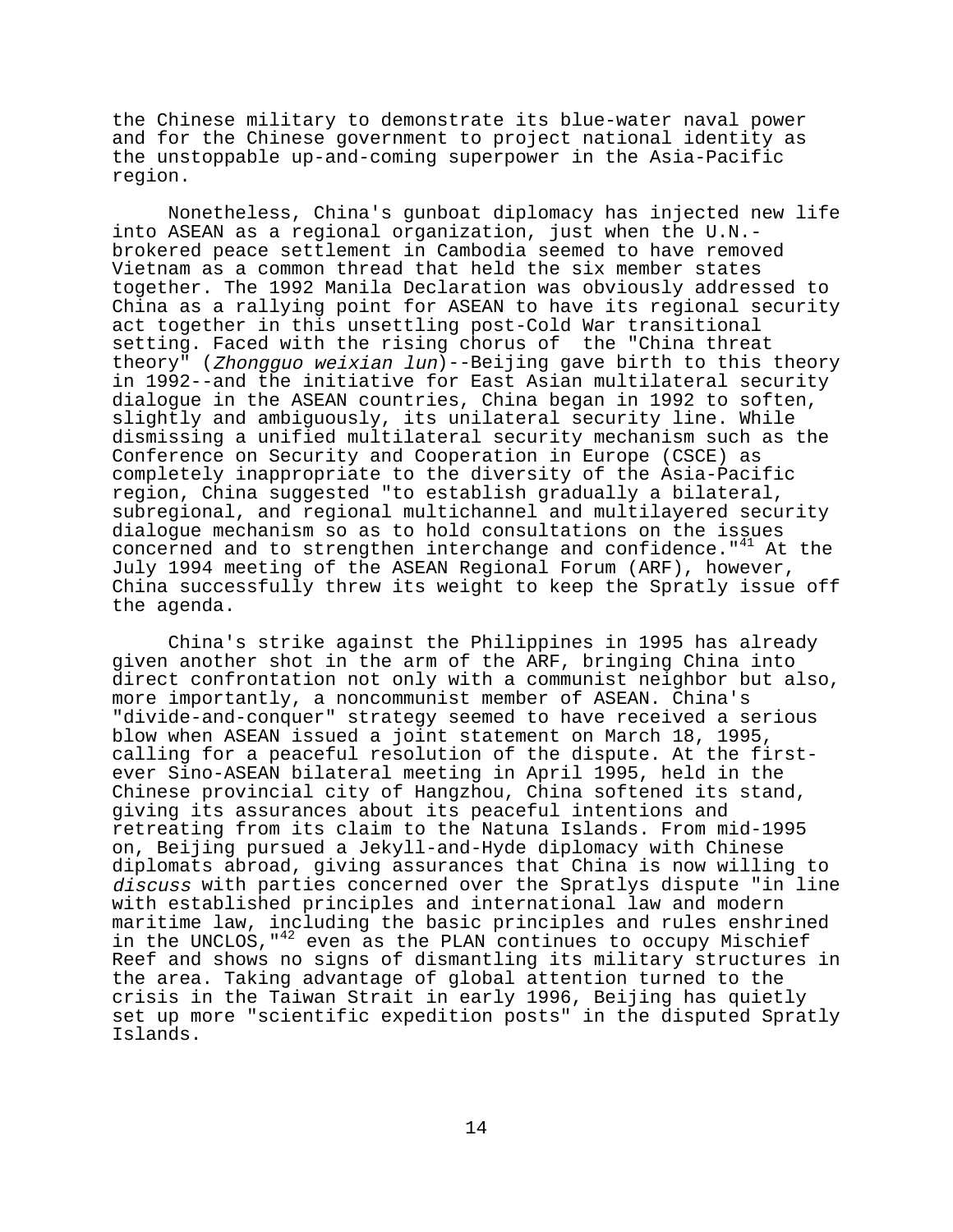All the same, Chinese strategists began to give more expansive definitions and claims of China's continental shelf with a warning: "Greater indoctrination in an ocean concept to increase awareness of the oceans, to inculcate a strong concept of the oceans as national territory, and of cherishing every inch of China's ocean territory is a matter of major importance having a bearing on the survival and development of China's posterity." $43$  With Vietnam's entry into ASEAN in July 1995, the quiet days of ARF's low-key approach to East Asian security may well be numbered. An increasingly assertive unilateral China now encounters the flowering of a much-dreaded balance of coalitionbuilding, not only at the multilateral ARF level but also at the bilateral level (i.e., the 1995 Indonesia-Australia defense accord and the 1996 U.S.-Japan Joint Security Declaration).

China's response to the rise of a nascent ARF-based regional cooperative security mechanisms seemed Janus-faced. On the one hand, China's post-Cold War strategy of guaranteeing national security is said to be a "three-in-one strategy" of strengthening the modernization of national defense, supporting regional cooperation in guaranteeing security to reduce the hidden danger of military conflicts, and developing good-neighborly relations to increase mutual trust.44 And yet, China's post-Cold War security strategy, as revealed in an internal document on January 28, 1995, indicates otherwise. According to the document, the Chinese Communist Party (CCP) and military have agreed to oppose any idea of establishing an Asian collective security scheme, as proposed by Japan and other countries. Such a regional collective security system would increase the possibility that southeast Asian nations may rehash their arguments over the Chinese threat theory, especially over the Spratly Islands dispute and thus impinge too closely on Beijing's expansive regional security zone for comfort.

# **Global Security Behavior**.

To a significant extent, the post-Cold War challenge of preventing, controlling, restraining, weakening, or encapsulating regional armed conflicts has devolved on the Security Council. Having extricated itself from the paralysis of East-West confrontation, the Security Council has decided not to let state sovereignty get in its way of intervening in certain situations perceived to be threatening international peace or collective moral consciousness of the world community. Against this backdrop and at the request of the first-ever Security Council Summit in late January 1992, Secretary-General Boutros-Boutros-Ghali issued 6 months later a landmark report entitled "An Agenda for Peace," calling upon the Member States, in particular upon the Perm Five, to redefine state sovereignty to strengthen the world organization's capacity for preventive diplomacy, peacemaking,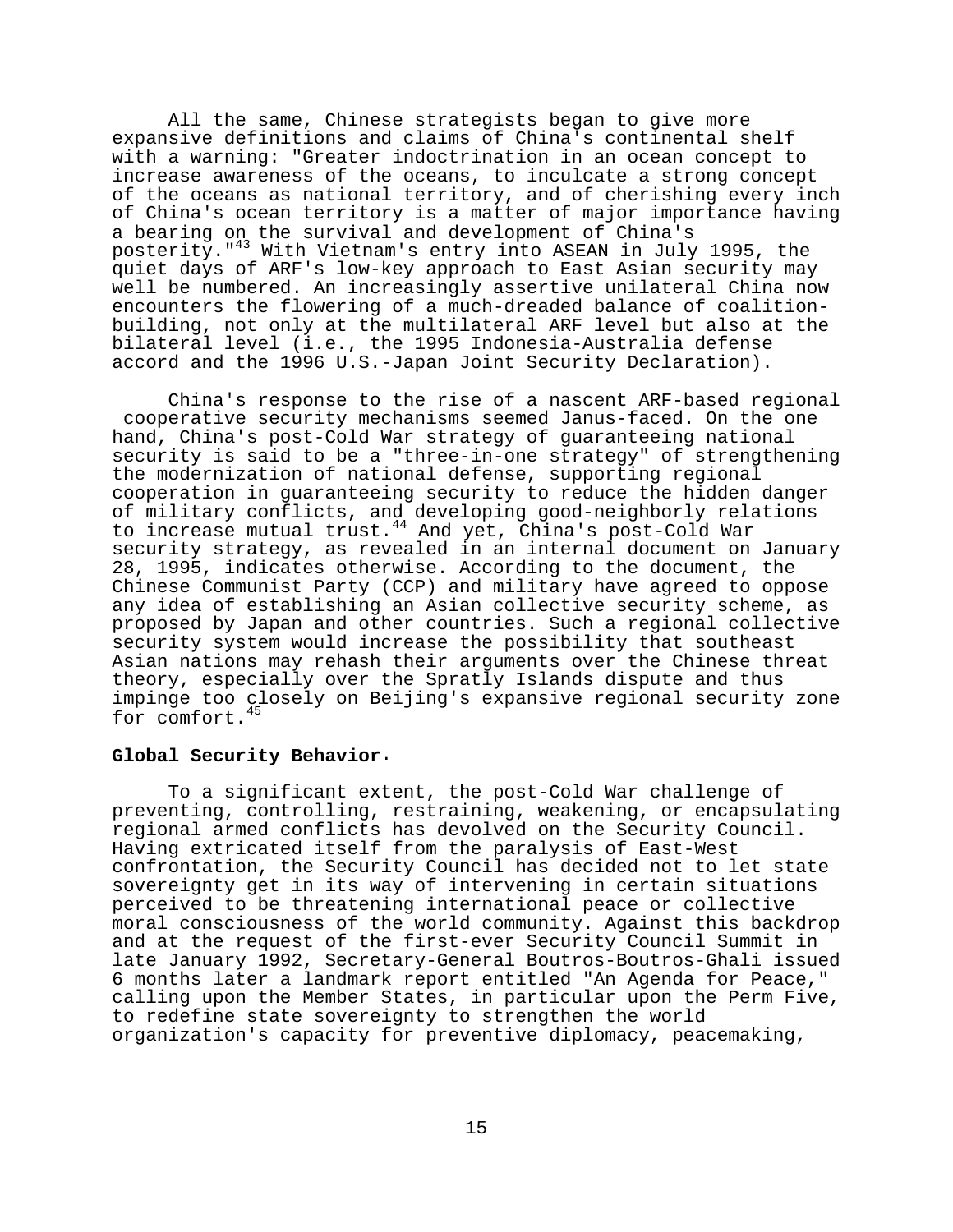peace-keeping, and post-conflict peace- building. While paying the mandatory lip service to the principle of state sovereignty, the Secretary-General made it clear what is required for the world organization to meet the rising demands of people's security: "The time of absolute and exclusive sovereignty, however, has passed; its theory was never matched by reality."<sup>46</sup>

Of the Perm Five, China has jumped the gun by projecting the most skeptical posture toward Secretary- General Boutros Boutros-Ghali's Agenda for Peace.<sup>47</sup> Apparently, the Secretary-General's report contained too many sovereignty-diluting features, thus provoking Beijing's public opposition: "U.N. reform should contribute to maintaining the sovereignty of its member states. Sovereign states are the subjects of international law and the foundation for the formation of the United Nations. The maintenance of state sovereignty serves as the basis for the establishment of a new international order."48 More specifically, China argued that all the activities of the United Nations, whether in preventive diplomacy or peacemaking, whether in peacekeeping or post-conflict peace-building, should strictly observe the principles of state sovereignty and of noninterference in the internal affairs of Member States.<sup>49</sup>

In practice, China's position on U.N. peacekeeping has shifted over the years, although within the parameters of state sovereignty, evolving through three distinct periods: (1) opposition/nonparticipation (1971-81); (2) support/ participation (1982-89); and (3) retreat/participation (1990-present). The Gulf crisis marks the beginning of the retreat/participation period. Despite the publicly expressed support for U.N. peacekeeping between 1982 and 1989, the first litmus test showed that the maxi/mini strategy disguised in the legitimizing principle of state sovereignty remains the bottom line of China's indeterminate strategy in the Security Council. In the face of both America's military victory under the banner of Security Council Resolution 678 and the growing number of U.N. peacemaking and state-making activities in 1991-92, China retreated by redefining its stand in a contingent manner. Suddenly, it is now argued that peacekeeping operations can only be established and conducted in compliance with the principle of non-interference in internal affairs as the U.N. Charter does not authorize involvement in the internal disputes of its member states.<sup>50</sup>

Tellingly, China has exerted considerable influence not by hyperactive positive engagement but by following an indeterminate reactive strategy vacillating between tacit cooperation and aloofness. Except on the issues of Taiwan's U.N. bid (national identity), North Korea (sanctions and strategic interest), and Rwanda (genocide), the Chinese have been passive and reactive to a fault waiting to see what positions other states take before staking out its own position, usually in the end game of a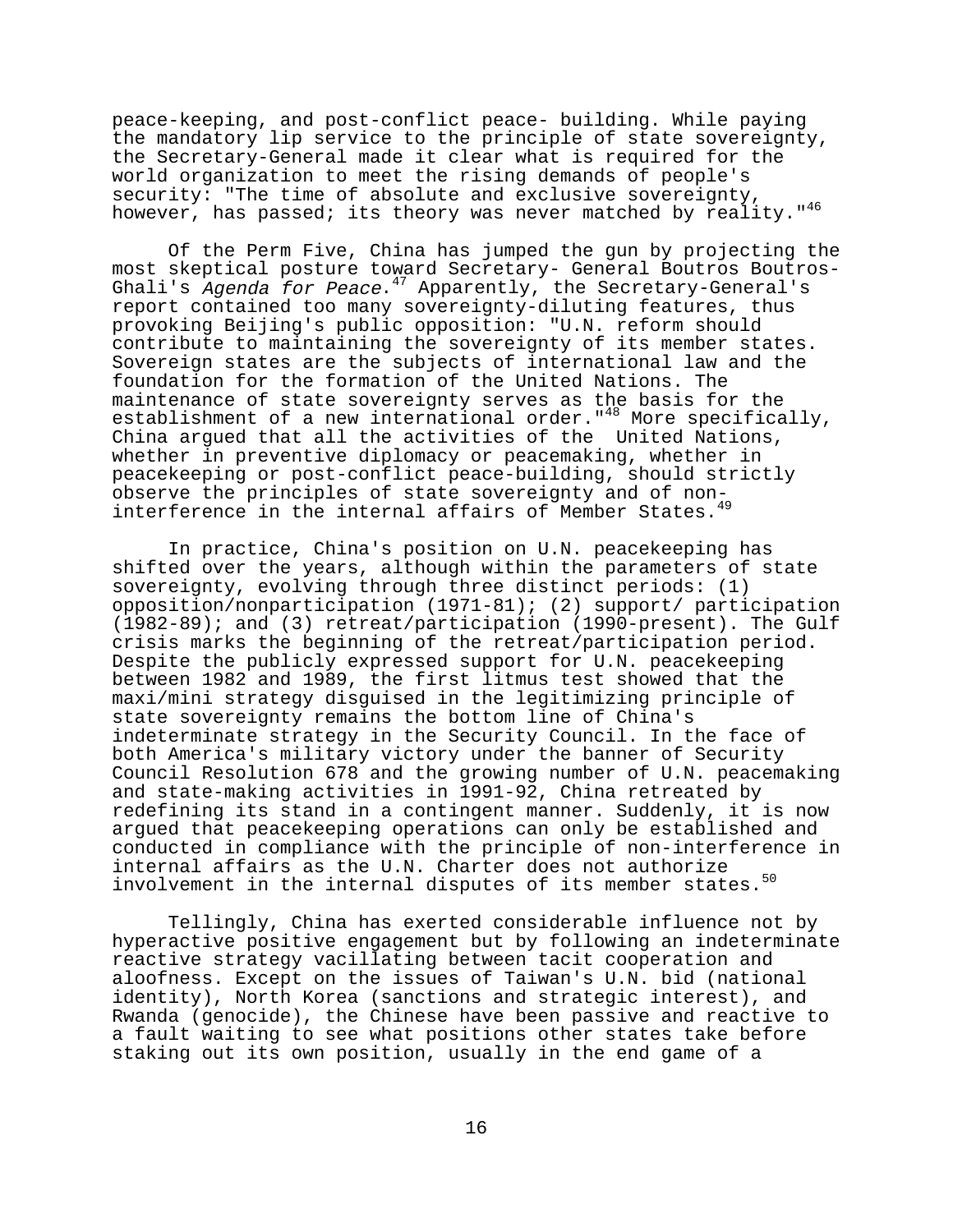negotiating process. For post-Tiananmen China, afflicted with the twin legitimation crises at home and abroad, international sanctions, especially U.S.-sponsored sanctions against North Korea, triggers the sound and fury response of state sovereignty. There is another logic driving Chinese behavior on the North Korean issue in the Security Council. As one Security Council representative put it,

And they [PRC representatives] used the North Korean debate as a case to illustrate a deeper point--If you can't force the North Koreans to do what you want, how do you imagine you could ever force the Chinese to do anything? Nothing can be done against the Chinese . . . We lobbied them as part of the NAM (Non-Aligned Movement) countries on the Bosnia and the Haiti missions. Again, they believe in bilateral dealing, they come, they smile, they leave. $51$ 

China's voting behavior in the Security Council is closely keyed to and conditioned by its maxi-mini diplomacy. Despite its "principled opposition" to a wide range of issues in the Security Council, China has consistently expressed its opposition in the form of "nonparticipation in the vote" in the early post-entry years and abstention in recent years. From 1990 to 1994, China abstained 22 times, voted affirmatively with reservations 10 times, and voted affirmatively on the remainder of Security Council resolutions (of which some were passed under Chapter VII), without exercising its veto even once. Of the 22 resolutions in which China abstained, 13 were explicitly Chapter VII enforcement measures. Thus, China is sometimes forced to affirm a resolution (as in the case of resolution 827 on international war crimes tribunal in Bosnia) which violates its most cherished principle of the nonviolability of state sovereignty with nothing more than the habit-driven pronouncement of "principled position."<sup>52</sup> The most obvious explanation for such behavior is the desire to retain its maximum leverage believed to be inherent in its indeterminate strategy of becoming all things to all nations on all serious threats to international peace and security. To abstain is to apply the Chinese code of conduct of being firm in principle but flexible in application or to find a face-saving exit with voice in cases where they pose conflicting Realpolitik geopolitical interests and Idealpolitik normative concerns for international reputation. In short, the pattern that emerges with respect to China's voting behavior in the Council, particularly abstentions on Chapter VII enforcement resolutions, is neither positive engagement nor destructive obstruction, but one of pursuing the maxi-mini strategy in a situation-specific and self-serving way.

Despite the habitual claim that support for and solidity with the Third World is a basic principle in Chinese foreign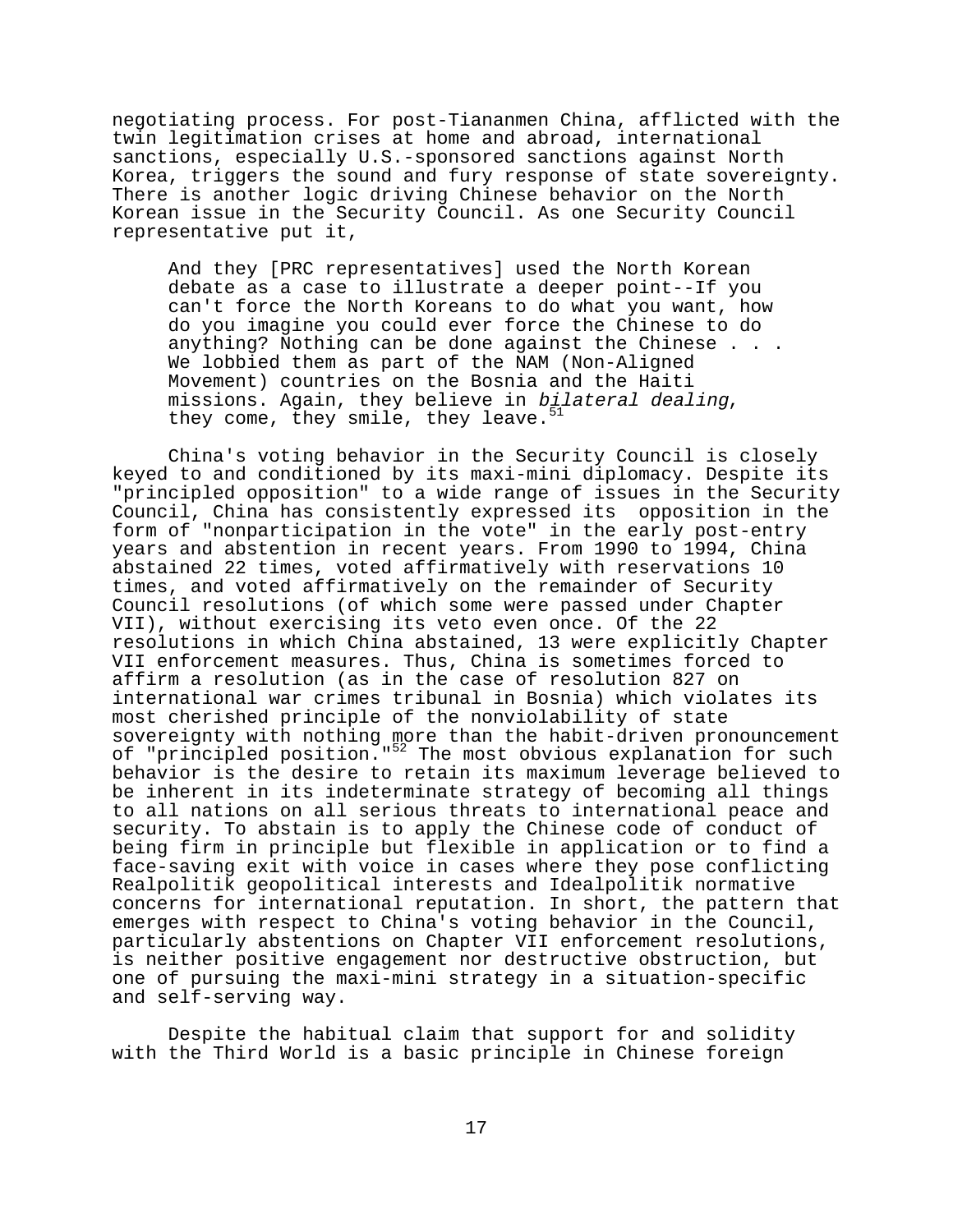policy, China has emerged as the most independent self-centered actor in global group politics, a veritable Group of 1 (G-1). Even in such a multilateral setting, China makes its preference for bilateralism over multilateralism loud and clear. While giving rhetorical support to the idea of a nuclear-free Korean peninsula (who doesn't?), Beijing has repeatedly denied any role or responsibility as the Korean nuclear issue is said to be directly and exclusively a dispute between the DPRK on the one hand, and the United States, IAEA, and ROK on the other. At the same time, Foreign Minister Qian Qichen made it clear on many occasions that his government is not only opposed to economic sanctions, but also against bringing up the issue at all in the IAEA and the Security Council. What intensifies Beijing's security concern and its opposition to the unification-byabsorption scenario is the perception of U.S. strategy on the Korean nuclear issue. "To put it bluntly," as one pro-PRC newspaper in Hong Kong writes, "the United States wants to use this chance to topple the DPRK, and this is a component of U.S. strategy to carry out peaceful evolution in the socialist countries." And the United States "will practice a strategy of destruction against North Korea--the last Stalinist regime in the world--with the aim of enabling South Korea to gobble up North Korea, like West Germany gobbling up East Germany." Such U.S. strategy poses not only an ideological challenge but, more significantly, a strategic threat as "China regards the Korean region as an important buffer zone between China and the United States."<sup>53</sup>

The nature of the Chinese position on the question of U.N. institutional reform, especially on the expansion of Security Council membership, has remained cautious, noncommital, and reactive. The logic of defensive mechanisms is obvious. Beijing has a vested symbolic and real interest in keeping the Security Council exactly as it is. Not only would an increase in the number of permanent membership dilute its own influence, but any changes in the use of veto power would also reduce its leverage. China often gets what it wants through the threat to use its veto power. Any successful expansion of permanent membership would inevitably emasculate its status and leverage as the only non-Western, Third World country in the cockpit of U.N. politics. One Chinese international relations scholar goes as far as echoing the Soviet party line in the 1970s--since the veto is the keystone of the existence of the United Nations, it should not be tampered with or even restricted in its usage.<sup>5</sup>

With the demise of the strategic triangle and the growing marginalization of the China factor in the normative domain of global politics, China's permanent membership in the Security Council remains the only diplomatic way it can portray itself as a global power. As well, the veto power serves as a fungible instrument of renewable influence and leverage in the service of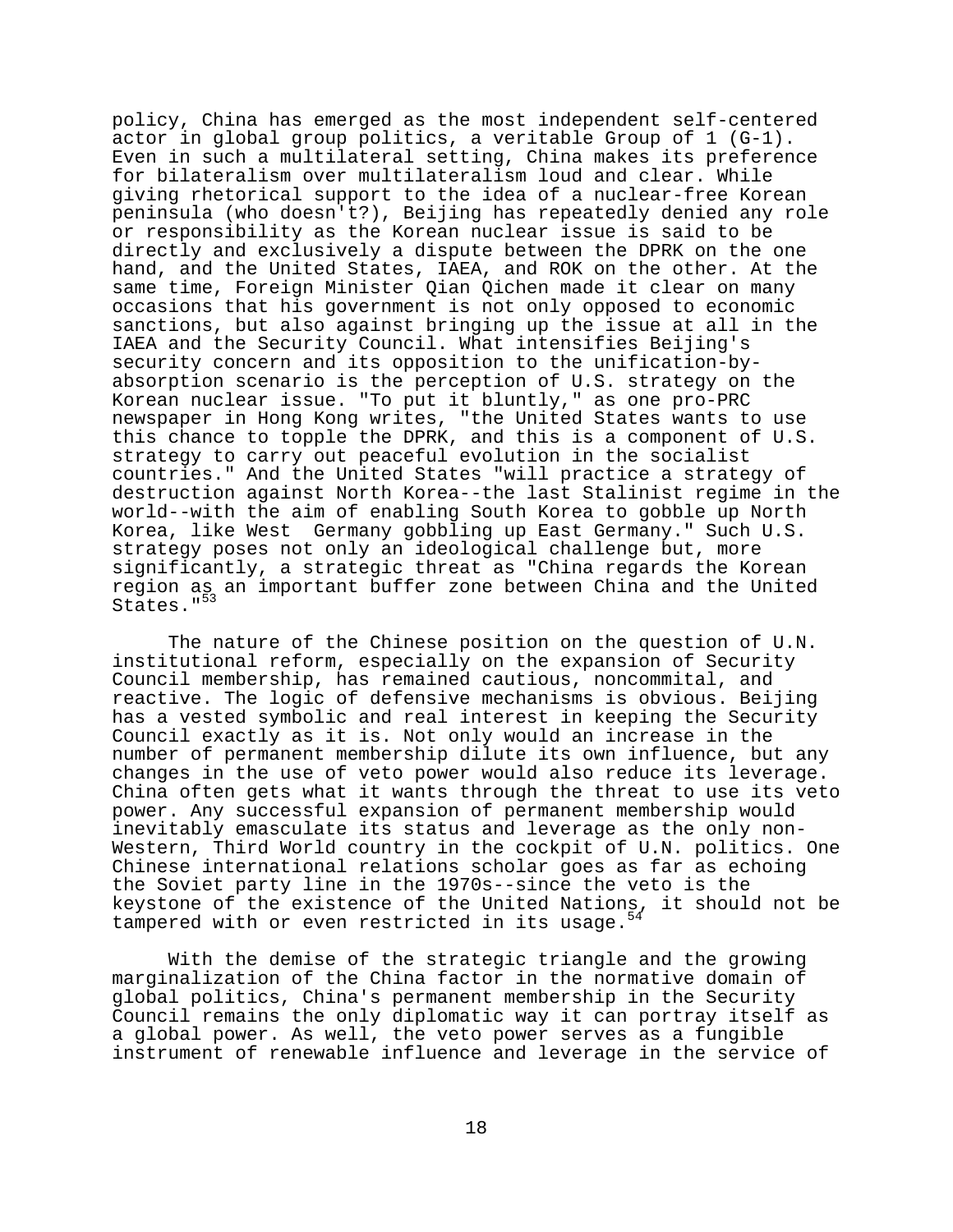China-specific interests. Like nuclear weapons, the real power of the veto lies not so much in its actual use as in the threat to use or not to use. Paradoxically, the Taiwan factor in Beijing's quest for absolute legitimation expands the limits of the possible and permissible in widening China's own official diplomatic network. The unusually swift recognition of 12 newly minted independent states in the wake of the collapse of the Soviet Union in December 1991 was prompted by fear that Taiwan would jump the gun. The single greatest leverage Beijing had in this connection was its veto power in the Security Council and the threat to use it in blocking the entry of any of these newly formed states into the world organization--no prior acceptance of the Beijing formula for its absolute legitimation, no U.N. entry.<sup>5</sup>

There is also a sense in which such a pro forma establishment of diplomatic networking is to make a virtue of necessity, bespeaking a deep anxiety about the viability of one sovereign, unified, multinational Chinese state amid turbulent global politics and growing ethnonational conflicts in many trouble spots of the world. With the recent revival of Taiwan's U.N. bid, Beijing's veto power has been publicly touted as the powerful sword and impregnable shield that defend the integrity of People's China as the only legitimate Chinese government in the United Nations. It seems that the United Nations in general, and the Security Council in particular, have suddenly become important in direct proportion to the diminution of Beijing's internal security and external reputation. Thanks to Beijing's solo obstructive behavior in the Haitian case in the Security Council in late February 1996, the image of the self-styled champion for the Third World got burned beyond easy repair. As one participant put it, "It was conduct unbecoming a permanent council member and was especially galling because China portrays itself as the champion of the downtrodden and a leader of developing nations, which it stiffed throughout."<sup>63</sup>

China's security behavior in the highly sensitive domain of arms control and disarmament (ACD) is fraught with 56biguities and contradictions inherent in its balancing act between Realpolitik interests and idealpolitik concerns.<sup>57</sup> In 25 years of U.N. participation, Beijing's public position has progressively shifted from initial dismissive non- participation (the 1970s), to reluctant selective participation (the 1980s), to comprehensive entrapped participation (the 1990s) in various ACD regimes, especially in the Conference on Disarmament (CD) in Geneva. As if to demonstrate that there is more than meets the suspicious eye in such posturing, however, China in 1982-92 has acceded to 10 of the 12 multilateral ACD conventions.<sup>58</sup> During the first half of the 1990s, China officially acceded to the NPT (March 1992), finally signaled in September 1993 its willingness to directly participate in negotiations for a Comprehensive Test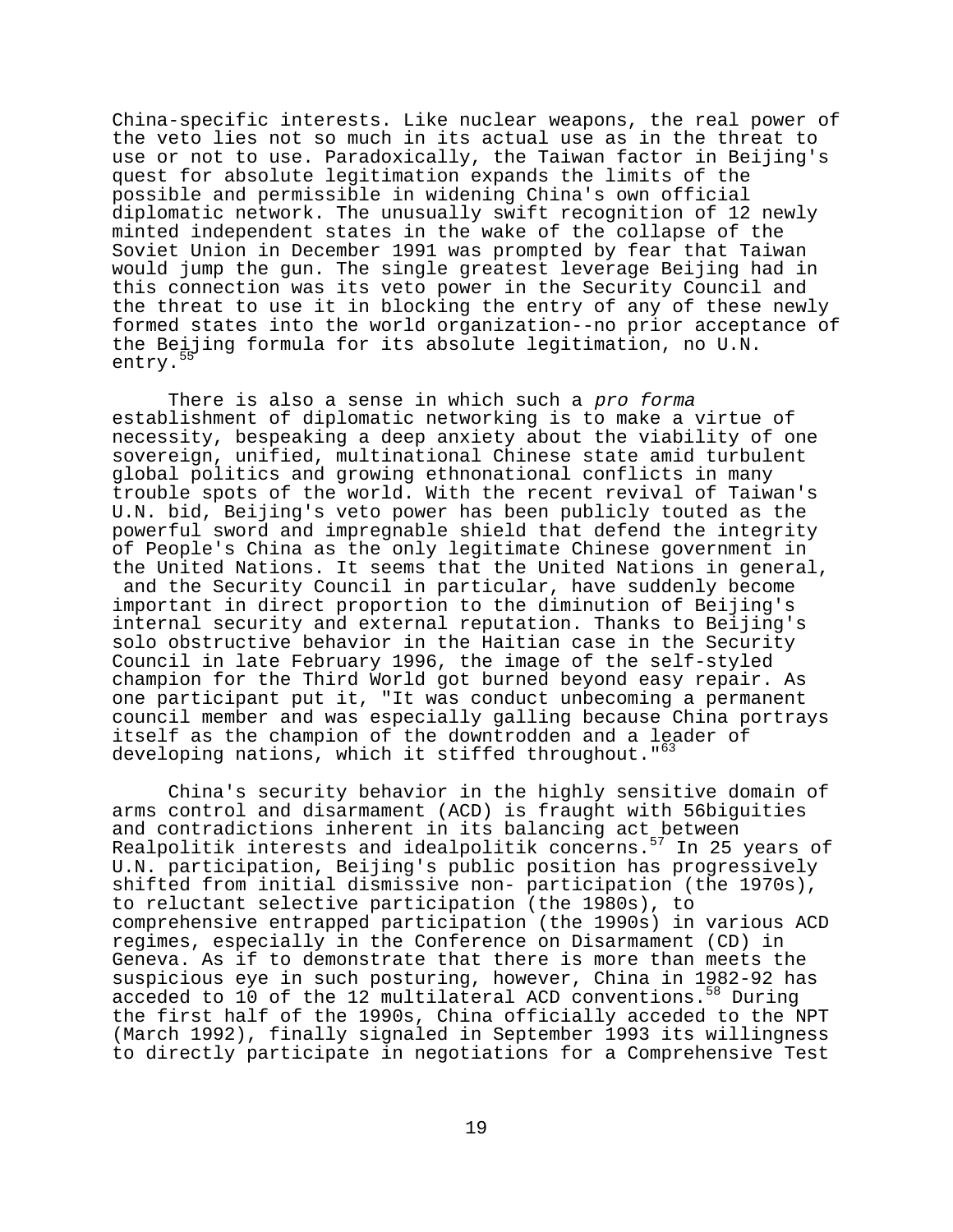Ban Treaty (CTBT), indicated a willingness to conclude the treaty by the end of 1996, and accepted strict parameters of the Missile Technology Control Regime (MTCR) regarding sale of missiles through a bilateral agreement with the United States in October 1994.

Still, the unstated code of conduct guiding China's consecutive and simultaneous participation in multiple security games on multiple chessboards is a maxi/mini axiom--the maximization of security benefits via free-riding and/or defection strategies and the minimization of normative (image) costs. Since its entry into global ACD regimes and negotiations in the early 1980s, China translated its self-help realpolitik into the espousal of differentiated rights and responsibilities in the global ACD processes, assiduously avoiding commitments that would place constraints on its own nuclear weapons development.<sup>59</sup> Since the two superpowers account for the bulk of nuclear weapons, it is they who must bear the primary responsibility by drastically reducing their nuclear arsenals before other nuclear weapons states can join the disarmament process. The Strategic Arms Reduction Treaty (START-I) and START-II that will reduce each nuclear superpower's strategic arsenal by about threefourths (to fewer than 3,5000 warheads) seem to have no discernable impact on China's ACD behavior. While acknowledging and characterizing these treaties as "some initial progress," China insists that such progress is still preliminary and limited, and that the two nuclear superpowers still have a long way go in the process of nuclear disarmament. Pending the realization of

complete prohibition and thorough destruction of nuclear weapons, however, all nuclear-weapon states should undertake the following commitments: 1) not to be the first to use nuclear weapons and conclude an international agreement on the no-first-use principle; 2) not to use or threaten to use nuclear weapons against non-nuclear-weapon States and nuclear weaponfree zones and conclude an international agreement in this regard; and 3) to support the proposals for the establishment of nuclear-weapon-free zones, and undertake the corresponding obligations.<sup>60</sup>

In this way, China projects its role as a constructive and positive player in the U.N. disarmament game without constraining its own nuclear development. Not surprisingly, the Third World's long-standing demand to halve all nuclear tests fell on China's deaf ears until 1993. Since a comprehensive nuclear test ban and nuclear disarmament are linked, the United States and Russia "have the obligation to take the lead in halting all nuclear tests and carrying out drastic nuclear disarmament so as to create conditions for a comprehensive ban on nuclear tests."<sup>61</sup>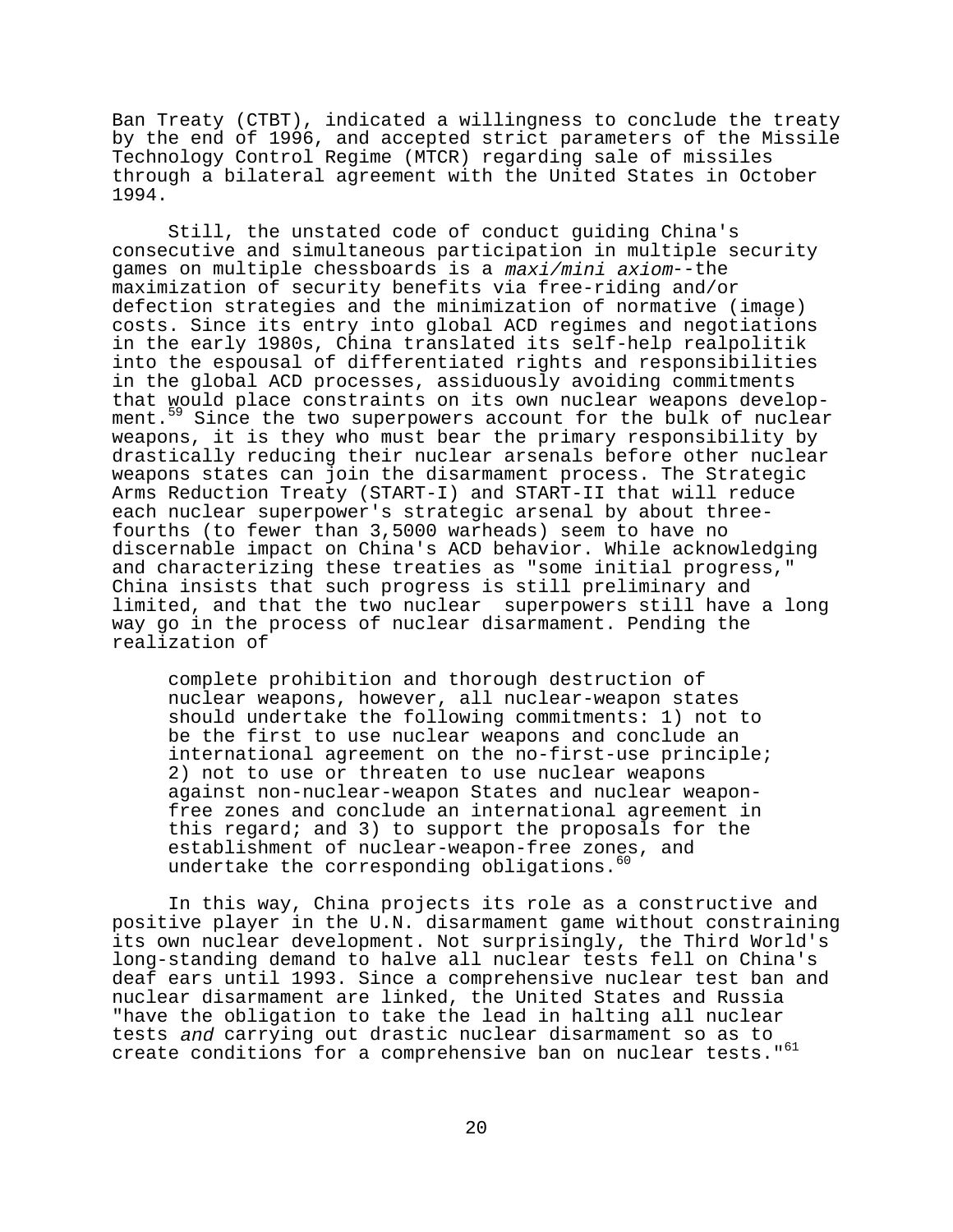In light of such free-riding/defection strategy, Beijing's declaration of its willingness to participate in CTBT negotiations in the fall of 1993 constitutes, potentially, a significant shift from unilateral security to security interdependence and an important constraint on the further development and testing of its nuclear weapons program. Yet, once inside the CTBT negotiation processes, China has been behaving in a realist self-help fashion, trying hard to slow, divert, and delay the completion of the CTBT that would constrain its nuclear testing program. China, in the home stretch of a negotiating process, has injected several preconditions for successful completion of the treaty that are not acceptable to other participants in the CTBT negotiations, i.e., (1) the right of declared nuclear weapons states to conduct peaceful nuclear explosions (PNEs), (2) no first use pledge (NFU), and (3) negative security com- mitments (NSC) by the nuclear weapons states. The official position is that China will put an end to its nuclear tests once the consensually-arrived treaty enters into effect. Having thus committed to halting its nuclear tests after the treaty comes into effect, China has proposed a lengthy ratification procedure leading to entry into effect of the CTBT following its signing, arousing suspicions among many states that Beijing is determined to delay CTBT negotiations as long as possible and with as many preconditions and delaying tactics as possible, so as to allow its military to complete as many underground nuclear tests as possible for the accelerated modernization of its nuclear warheads. Indeed, on March 29, 1996, hopes of the 38-member CD to wrap up 2-year CTBT negotiations by June 1996 and send a consensus treaty to the U.N. General Assembly by September 1996 more or less collapsed. The CD adjourned for a recess of more than 6 weeks due largely to China's PNEs demand at odds with the other four declared nuclear weapons states, even as Chinese disarmament ambassador Sha Zukang publicly declared that "no country can impose its will on China under any circumstances."<sup>62</sup> Faced with President Yeltsin's jawboning to sign the CTBT, China came up with a new escape clause--"mankind needs to keep developing 'peaceful' nuclear weapons in case a giant asteroid is discovered careering through space on a collision course with the earth."<sup>63</sup>

The pattern of Chinese ACD behavior in the implementation process is one of "who me?" denial, double-talk, and responsibility shifting. In selling proscribed weapons of mass destruction to rogue regimes, Beijing takes extraordinary precautions to elude international detection. Only in the face of irrefutable evidence directly linking Beijing to Third World customers, has it confirmed missile or nuclear technology sales. Once such evidence is uncovered, Beijing either cites its nonproliferation pledges since 1984 or, more recently, its accession to the NPT regime as prima facie evidence of its full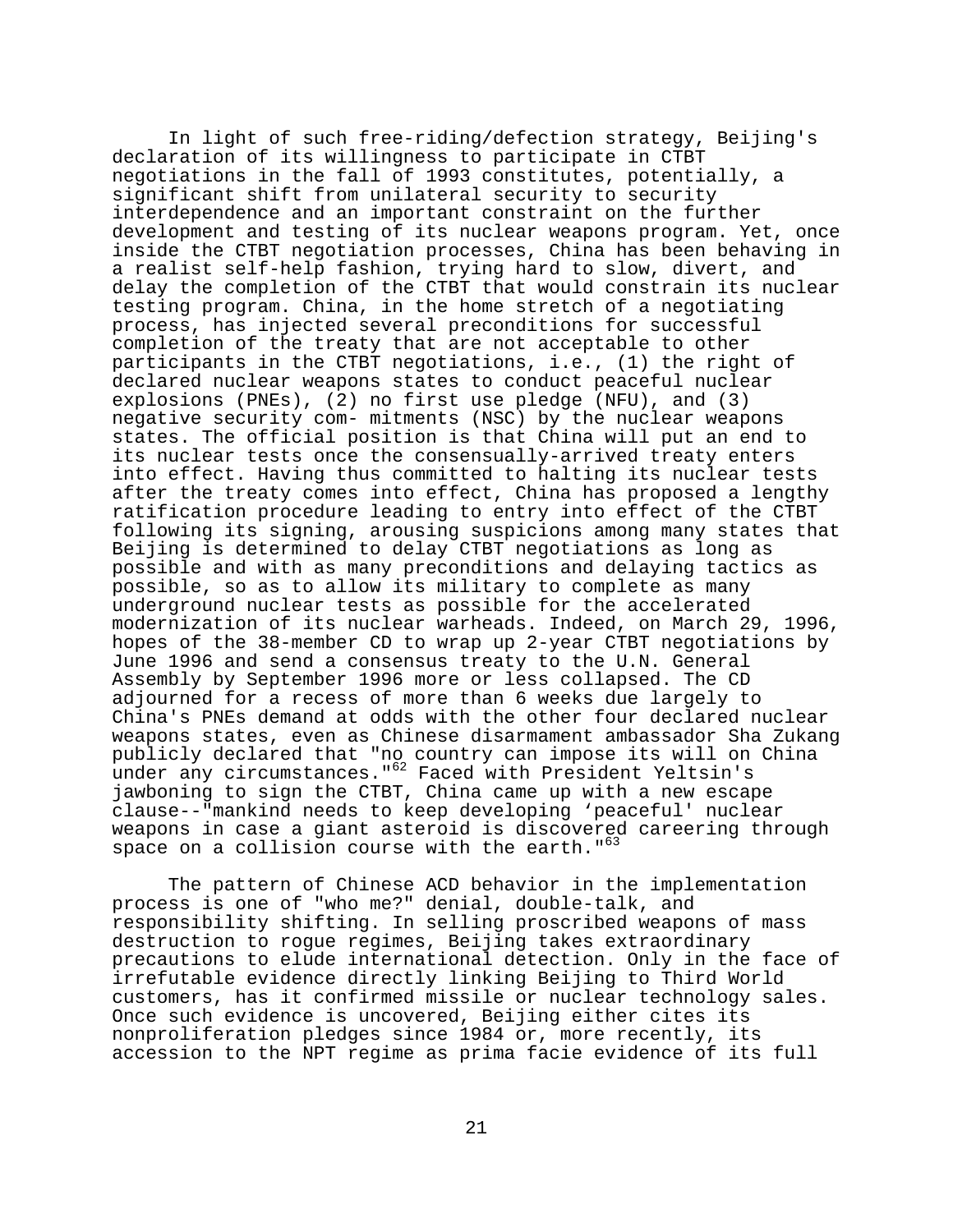compliance with the regime norms, or insists that what have been sold are for peaceful uses only. China then seeks to shift responsibility for ensuring the peaceful uses of its nuclear technology to its customers and the IAEA. All the same, China often makes a broad liberal construction of the regime rules and norms that its NPT commitment cannot take effect retroactively and/or that the specifications of the missiles which it has sold fall outside the scope of the regime norms. China even insists on the redefining the Middle East for purposes of arms sales limitations so as to exclude its own major customers (Algeria and Libya) but to include Turkey (a major U.S. customer).

With the collapse of the strategic triangle, the temptation to use, by way of substitution, whatever other instrumentalities Beijing possessed became well-nigh irresistible. It was in this context of the post-Cold War and post-communist world politics that the Chinese leadership found the arms sales, especially in the nuclear and missile field, as another way of demonstrating its status as a global power, and that festering regional conflicts in the Third World, especially in the Middle East, could not be resolved without China's participation and tacit cooperation. The conventional view that Chinese arms sales patterns and directions follow the logic of market demand factor- -and that economic power in post-Mao China grows out of cash sales on the arms barrelhead--is not so much wrong as it is incomplete. China's missile sales to Saudi Arabia--Dong Feng 3 (CSS-2) intermediate-range ballistic missiles-- earned not only hard currency but also a much-sought diplomatic switch from Taipei to Beijing (on July 21, 1990). Despite its refusal to recognize Israel until the Palestinian question is solved, Beijing has maintained covert military ties with that country since 1980 and finally recognized and established official diplomatic relations in early 1992. It is widely believed that Israel has emerged in the post-Tiananmen years as China's leading foreign supplier of advanced technology, becoming in effect China's "back door" to U.S. technology.

### **CONCLUSIONS**

The preceding analysis of China's quest for security in the post-Cold War world leads to one obvious and somewhat paradoxical conclusion. Despite the ritualistic and habit-driven assault on "power politics," Beijing has emerged as perhaps the most unabashed practitioner of power politics in the post-Cold War setting. Beijing's own security thinking and behavior seemed firmly embedded in the realpolitik track, allowing only hypernationalist calculus to play a dominant role, with a smaller role for international security interdependence and no role for common security.<sup>66</sup> Despite the participation in the Security Council and global ACD fora for more than two decades, there is little evidence of any fundamental paradigm shift from unilateral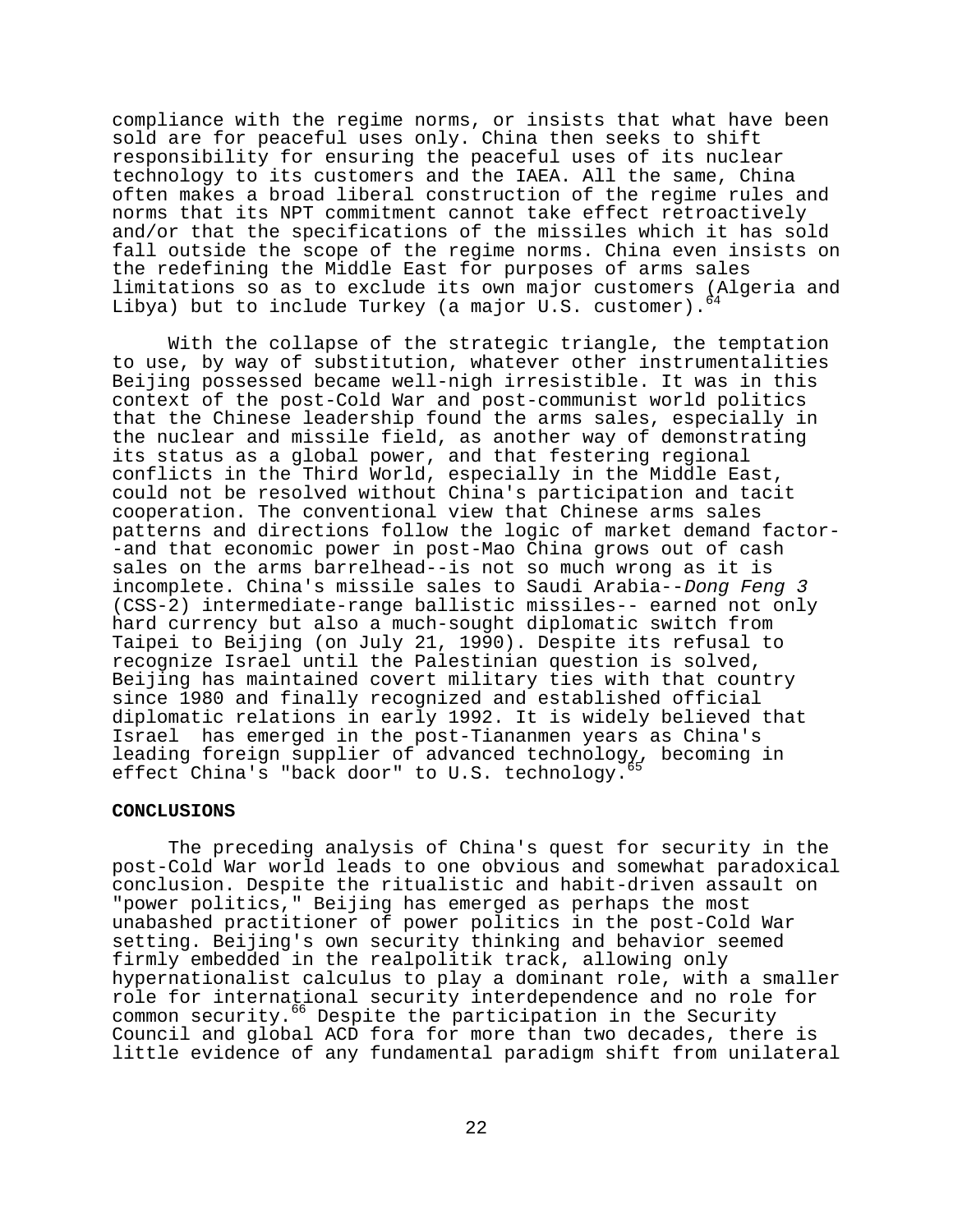to cooperative security. The notion of security interdependence in an increasingly interactive and interdependent world that one state's security is increased, not reduced, only when other neighboring states also feel secure, or that China's own unilateral self-help behavior could not easily escape from the reactive--and self-fulfilling--dynamics, remains yet to find its way clear to China's security thinking and behavior in the post-Cold War world.

This is not to deny the rise of an ACD policy community at home and the dramatic increase in China's participation in and commitment to multilateral ACD conventions including the NPT. But all the policy shifts in the 1980s and 1990s can be better seen as adaptive realpolitik rather than a fundamental change in the strategic paradigm or worldview. China has exploited, and will probably continue to exploit, its participation in international ACD regimes and negotiations as a more cost-effective way of learning how to defect or free-ride within, rather than without, these regimes. In attempting to reconcile the seemingly irreconcilable--unilateral realpolitik security interests versus idealpolitik concerns for its international reputation--Beijing latches itself onto the declarations of its antihegemonism and no-first-use pledge as both necessary and sufficient conditions for peace and stability in the region, indeed as the surest and shortest pathway to global peace. In this way China projects its "principled stand" on a range of ACD issues, asking others to follow what China says, not what China actually does.

The driving force for such realpolitik behavior is not any sense of a military threat from any external power but the leadership's resolve to project its national identity as an upand-coming superpower in the Asia-Pacific region, so as to make up for the growing domestic legitimation and security deficits. The dogged determination to enact and legitimize national identity in terms of state sovereignty, state status, and state security defines the parameters of China's quest for security in the post-Cold War setting, conditioning Beijing's response to regional and global cooperative security mechanisms and processes. The mounting international outcry against China's perfidious behavior on human rights abuses at home, nuclear weapons or missile proliferation, maritime expansionism in the South China Sea, and missile diplomacy against Taiwan is increasingly viewed as a Western conspiracy led by Washington to carry out a "peaceful evolution" (heping yanbian) or "divide-andconquer" strategy of winning war without firing a single shot and thus arresting China's accelerated march to the promised land of superpowerdom.

Paradoxically, post-Tiananmen China is at one and the same time a growing regional military power--and a major non-status quo power--with extensive irredentist claims to territories and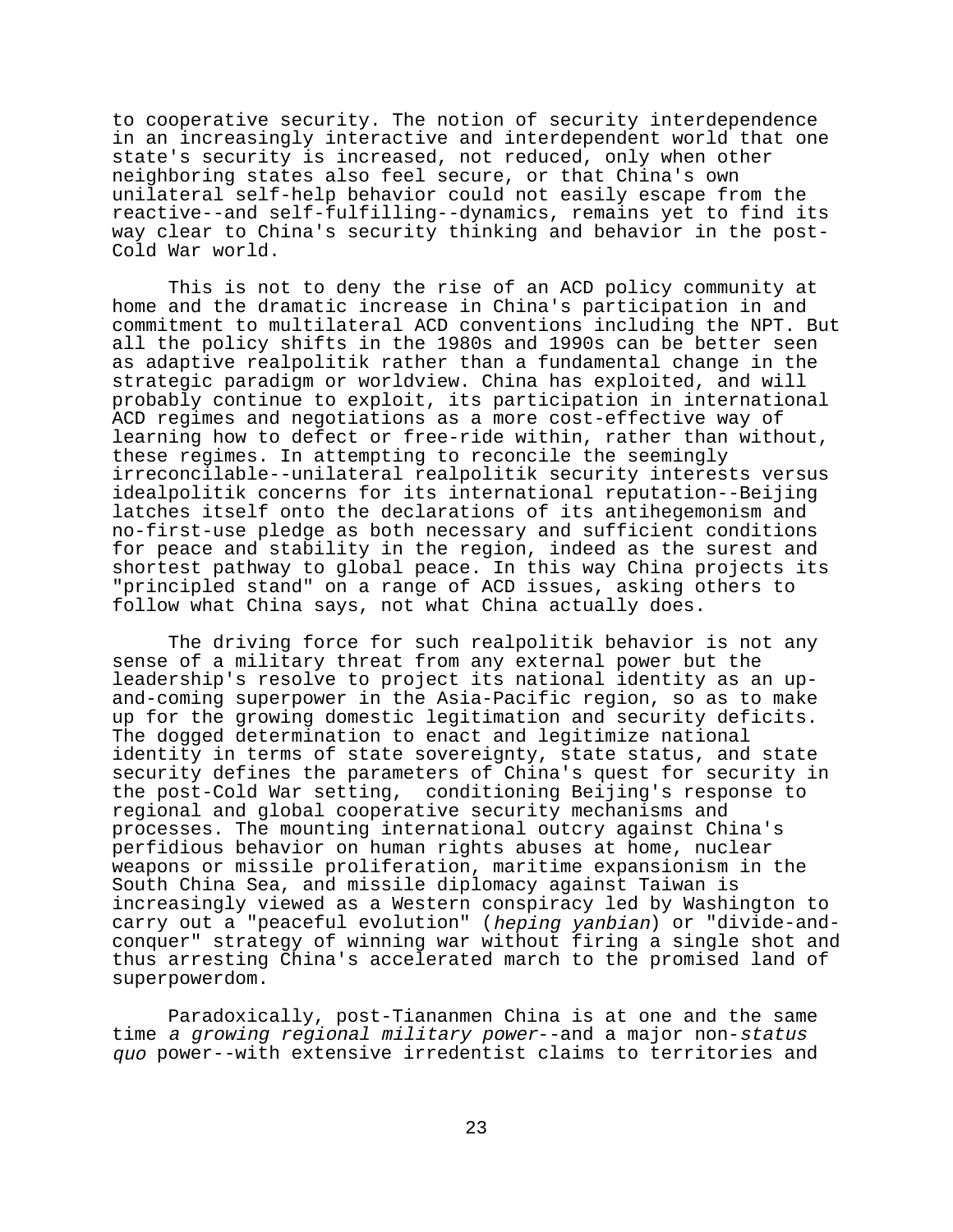islands along and beyond its periphery throughout the Asia-Pacific region as well as an insecure and weak status quo state at home. Contrary to the popular notion, the PRC today is a weak state pretending and trying desperately to be a strong state. The defining and differentiating feature of a weak state is the lack of a unifying national ethic or legitimizing ideology and the correspondingly high level of violence or power to cope with domestically generated threats to the security of the government.67 Faced with such a legitimacy-cum-identity crisis, the CCP leadership has shifted toward perform-ance-based legitimation to enhance system effectiveness via "market Leninism" and flexing its military muscle power "near abroad" (the Spratlys and Taiwan). That is, the post-Tiananmen leadership is seizing geo-economic and geo-strategic opportunities abroad (the global marketplace and the power vacuum in the post-Cold War Asia-Pacific region) to cope with legitimation and identity threats at home (fragmentation). When the PRC's official national identity and legitimation are blocked in one domain, as earlier postulated, the leadership seeks to compensate in another. Hypermilitarism, hyper-nationalism, and mercantile diplomacy are synergistically linked to form a tripod of security policy in the post-Cold War era, buying performance-based legitimation. In short, as China becomes more insecure and fragmented at home, it feels more compelled to demonstrate its toughness abroad.

The legitimation-cum-identity crisis has been accentuated as well by a deep anxiety about other competing processes of national identity mobilization among Muslims in Xinjiang, Mongols in inner Mongolia, Tibetans in Tibet, Chinese in Hong Kong, and island-born Taiwanese in Taiwan. What makes the sound and fury of state sovereignty all the more compelling, yet problematic in the Chinese case, is the unresolved unification problem coupled with the twin challenges of globalization from above and without and substate ethnonational fragmentation from below and within. Lacking charismatic and rational-legal legitimacy, the post-Tiananmen third-generation leadership instinctively invokes the party-state's last remaining source of--and indeed its ultimate claim to--legitimacy grounded in the national-identity enacting mission of restoring China's great-power status in the world. Chinese hypernationalism disguised as state sovereignty has become a sword with which to cope with a host of domestic threats and a shield with which to ward off any external normative challenge. Thus, the Chinese leadership seemed unable and unwilling to manage the rising tension between nationalism and internationalism or to make the necessary compromises on issues of sovereignty relating to Hong Kong, Taiwan, Tibet, Xinjiang, Spratlys, Senkakus, and the remaining irredentist claims to territory held by many of China's 16 neighboring countries.

Yet fighting ethnonatinalist separatist fire with Han hypernationalist fire can easily backfire. China's basic security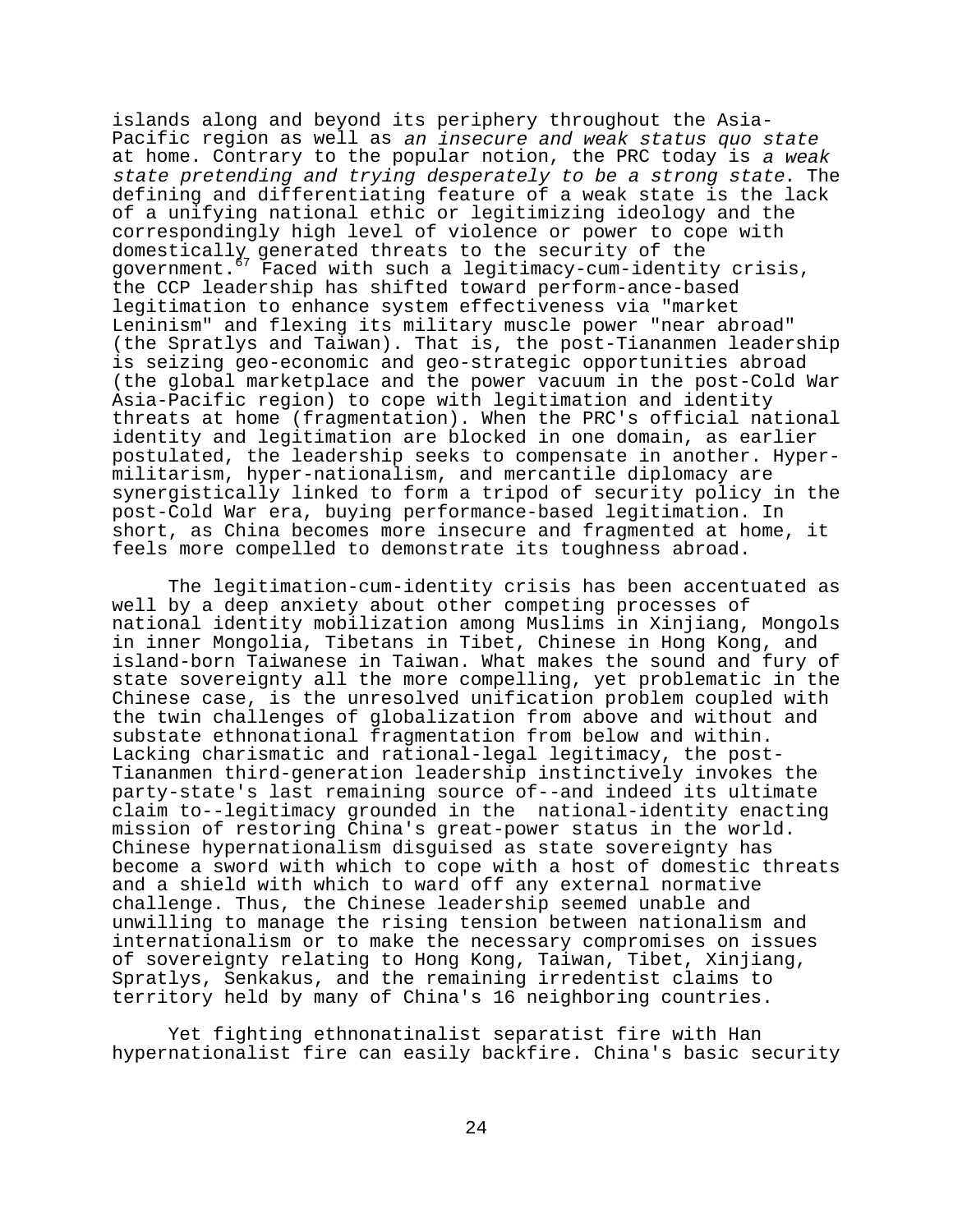dilemma here is not only ethnonationally charged but geostrategically entangled, as more than 80 million minority nationality people (or about 8 percent of the total population), reside in the strategically sensitive but politically "autonomous" regions that account for roughly 64 percent of Chinese territory. The image of sovereign Kazahks, Kyrgyz, Uzbeks, Taijiks, and Mongols in the post-Cold War setting of substate fragmentation and rising ethnonationalism could prove too inspiring for the non-Han peoples in Xinjiang, Inner Mongolia, and Tibet to put up with their suppressed national identities.

Clearly, China encounters here a "too little, too much" dilemma in its domestic/foreign policy. The latest round of coercive missile diplomacy against Taiwan may well have been catalyzed by the belief in a domino theory with Chinese characteristics--if Taiwan goes its separate way, what next? Today's Russia may not necessarily be tomorrow's China, but the challenge of transforming multiple "Chinas"-- Taiwan, Hong Kong, Macao, Tibet, Inner Mongolia, Xinjiang and more--into one unified, coherent and stable multinational state, with two or more systems, without much bloodletting or federalism seems like a mission nearly impossible.

There is little doubt that the rise of the China chorus made possible by China's remarkable economic growth and assertive nationalism has bought some political legitimacy for the Chinese leadership. And yet, paradoxically, the rise of China thesis comes at a time of a rapid deterioration of the coherence of the Chinese state. State sovereignty no longer provides the center with security or control, as domestic, social, political, demographic, and environmental problems in Beijing's march to the promised land of superpowerdom are becoming legion. How can the wobbly edifice of the Chinese national security state survive the multiplying threats from within? Despite the unpre- cedented economic growth and an all-time global record in doubling per capita output in the shortest time period in the history of the global political economy (1977-87),<sup>58</sup> hundreds of thousands of Chinese are escaping from their homeland in search of better economic opportunities and political freedom in foreign countries--a very obvious stye in China's national identity projection. Irrespective of the amount of violence power at its command, such a repressive state is ipso facto a weak state. No state, certainly not a huge multinational state, can be held together for too long without a legitimizing democratic system, as dramatically shown by the collapse of what was widely and wrongly perceived to be a strong state in the former Soviet Union.

Can a weak, insecure, and fragmenting state be expected to be or act as a responsible and peace-loving great power? Only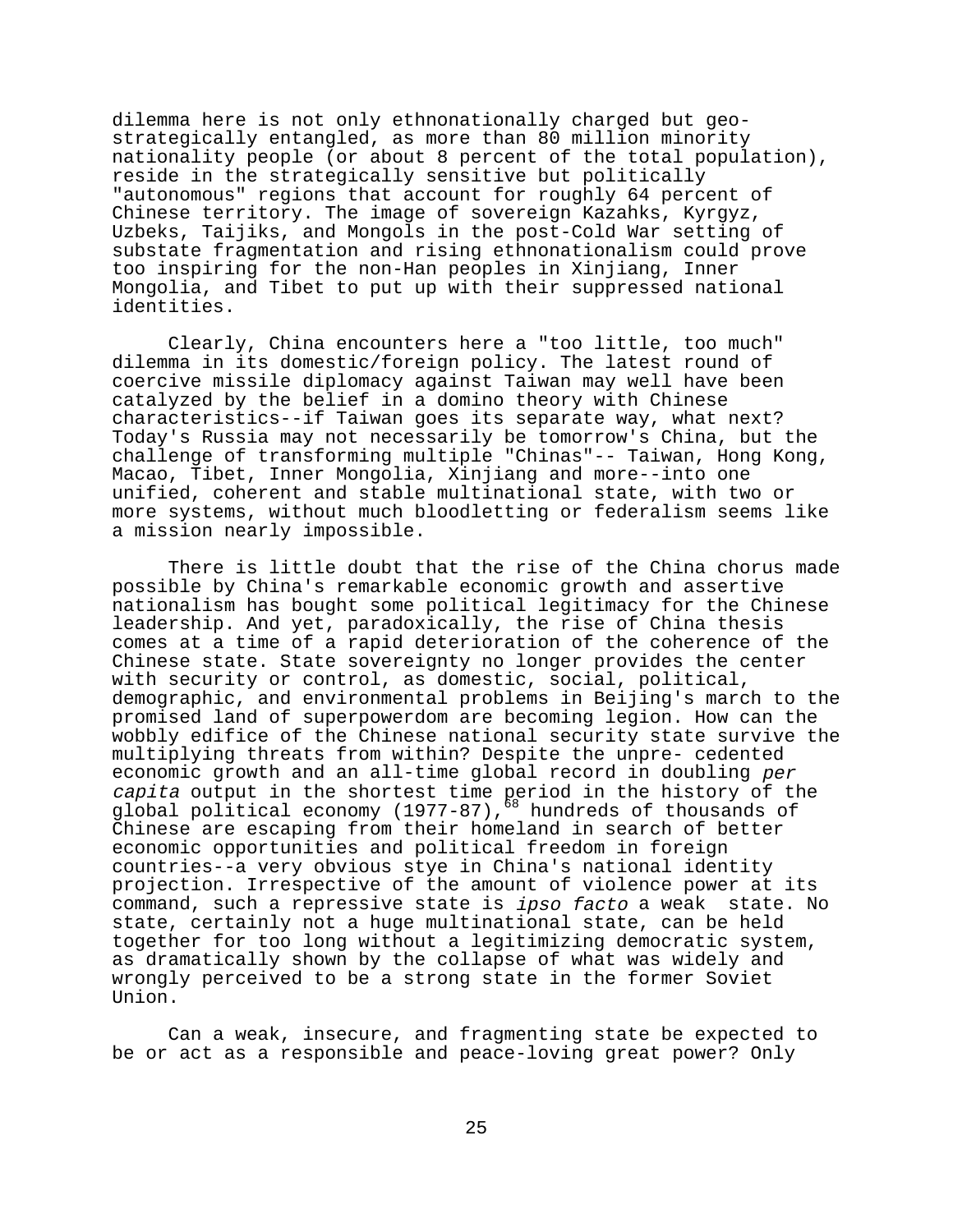time will tell whether my reading of China's security behavior as more domestically driven and as more conflict prone is correct. As it is, the once widely shared image of a China in disintegration and of a dragon rampant in neighboring Asian states seems to be moving perilously close to the reality.

### **ENDNOTES**

1. In his political report to the 14th CCP Party Congress, Jiang Zemin offers such an upbeat assessment of the external security environment as having "never been more satisfactory since the founding of the Republic," coupled with a rationale for strengthening the military. See the full text of the report in Foreign Broadcast Information Service: Daily Report: China [hereafter cited as FBIS-China], October 21, 1992, pp. 1-21, especially at pp. 15-16 [hereafter cited as Jiang's Political Report]. See also Chen Qimao, "New Approaches in China's Foreign Policy: The Post-Cold War Era," Asian Survey 33:3, March 1993: 237-251, especially at p. 239.

2. Stockholm International Peace Research Institute (SIPRI), SIPRI Yearbook 1993: World Armaments and Disarmament, New York: Oxford University Press, 1993, p. 10.

3. The Economist, January 27-February 2, 1996: 102.

4. Selected Works of Mao Tse-Tung, Vol. I, Peking: Foreign Languages Press, 1965, p. 13.

5. Alastair Iain Johnston, Cultural Realism: Strategic Culture and Grand Strategy in Chinese History, Princeton, NJ: Princeton University Press, 1995, p. 250.

6. "On the Ten Major Relationships, April 25, 1956," in Selected Works of Mao Tsetung, Vol. 5, Beijing: Foreign Languages Press, 1977, p. 288.

7. This reflects the general characteristic and trend of post-Mao Chinese international relations scholarship. Despite the plethora of publications on international relations and the Marxist proclivity to theorize on almost every subject, IR scholarship in post-Mao China is marked by the poverty of theorizing and the paucity of scholarly writings on China's own international relations. For further elaboration of this point,<br>see Samuel S. Kim, China In and Out of the Changing World Order, Princeton, NJ: Center of International Studies, 1991, pp. 5-12.

8. Yimin Song, On China's Concept of Security, UNIDIR, Geneva, 1986; U.N. Publication Sales No. GV.E.86.0.1.

9. Ibid., p. 2.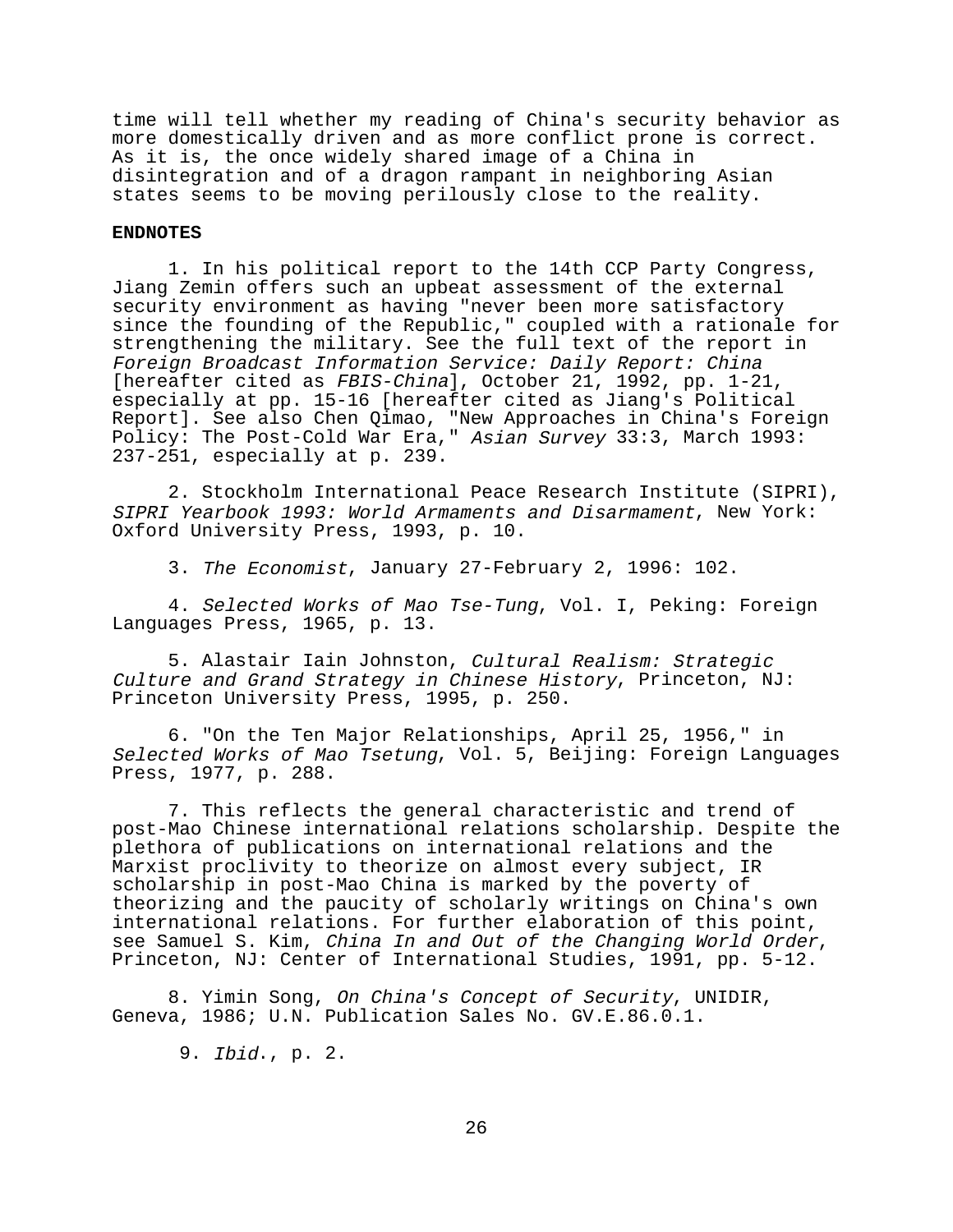10. Ibid., p. 34.

11. Deng Xiaoping, Fundamental Issues in Present-Day China, Beijing: Foreign Languages Press, 1987, p. 97.

12. See Kim, China In and Out of the Changing World Order, pp. 66-74.

13. Renmin ribao, editorial, November 25, 1957, p. 1.

14. For discussions on the concept of comprehensive national strength that preceded the 14th Party Congress, see Renmin ribao, February 26, 1990, p. 2, based on an interview with Huang Shoufeng, China's leading military expert on the subject; and Li Tianran, "Guanyu zonghe guoli wenti," ["On the Question of Comprehensive National Strength,"] Guoji wenti yanjiu [Journal of International Studies] No. 2, April 1990: 52-58.

15. Renmin ribao, June 6, 1991, p. 2.

16. Ma Fajing and Dan Yuntian, "Discussion of PLA Weapons Development Problems," Xiandai bingqi [Modern Ordinance], No. 6, June 1993, in JPRS-CAR-93-075, October 12, 1993: 34.

17. Xin Peihe, "Foundation Stone for 'New World Order': Brief Analysis on Baker's 'Europe-Atlantic Integration'," Shijie zhishi [World Knowledge] 16, August 16, 1991, in FBIS-China,<br>September 5, 1991, p. 7.

18. Quoted in The New York Times, November 11, 1990, pp. 1, 11.

19. Yan Xuetong and Li Zhongcheng, "Zhanwang xia shiji chu guoji zhengzhi," ["Prospects for International Politics at the Beginning of Next Century,"] Xiandai guoji guanxi No. 6, 1995: 7.

20. See Gu Yan, "Duli zizhu shi Mao Zedong waijiao sixiang de linghun," ["Maintaining Independence is the Spirit of Mao Zedong's Foreign Policy Thinking,"] Shijie jingji yu zhengzhi [World Economics and Politics], No. 2, 1994: 30-33; and Zhao Huaipu and Lu Yang, "Quanli zhengzhi yu xianghu yicun," ["Power Politics and Interdependence, "] Shijie jingji yu zhangzhi, No. 7, 1993: 36-41.

21. See Jiang's Political Report, pp. 15-16.

22. Wang Jisi, "Pragmatic Nationalism: China Seeks a New Role in World Affairs," The Oxford International Review, Winter 1994: 29.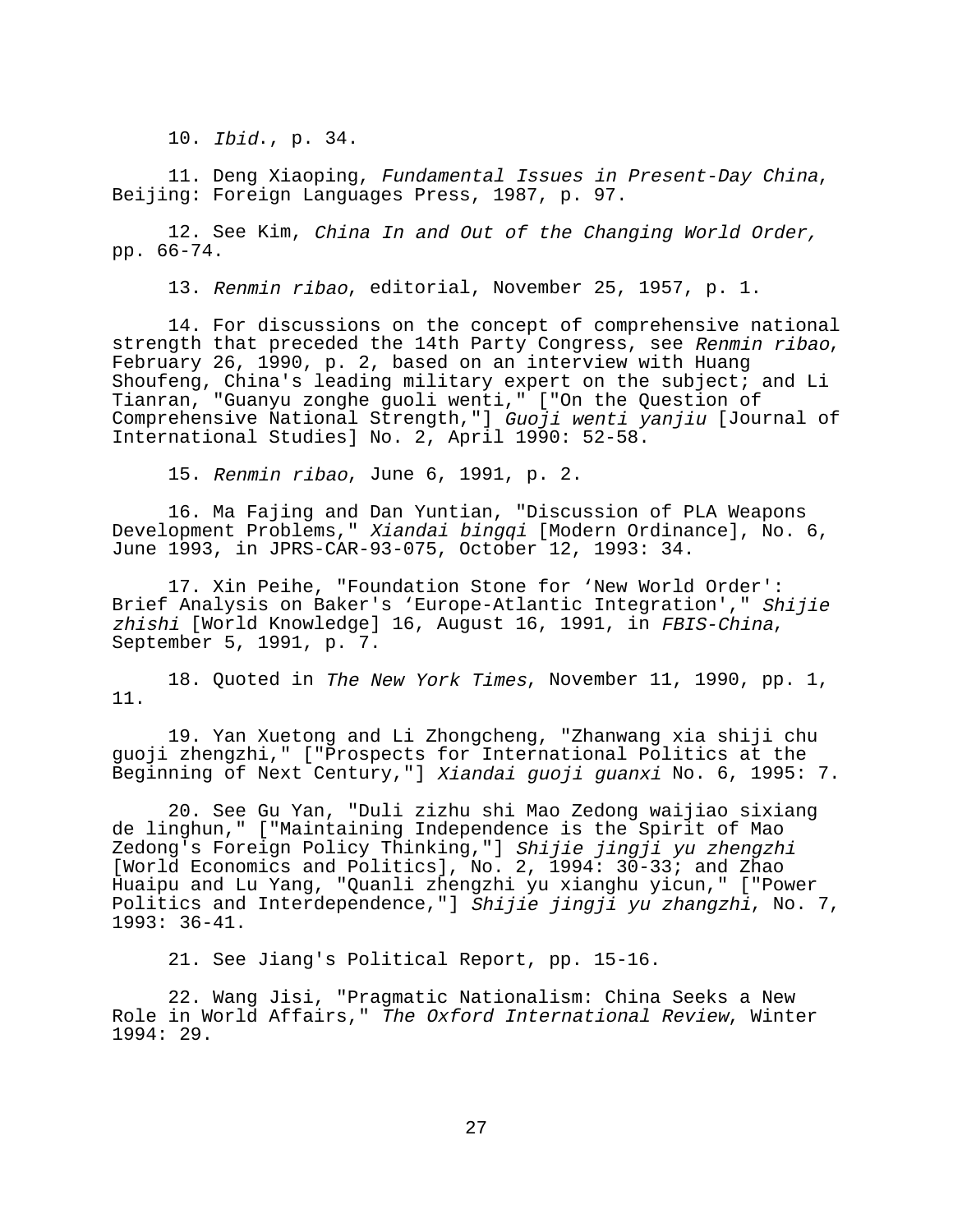23. Cited in You Ji, "The PLA's Military Modernization in the 1990s," in Stuart Harris and Gary Klintworth, eds., China as a Great Power: Myths, Realities and Challenges in the Asia-Pacific Region, New York: St. Martin's Press, 1995, p. 249.

24. Alastair Iain Johnston, "China's New 'Old Thinking': The Concept of Limited Deterrence," International Security 20:3, Winter 1995/96: 5.

25. Johnston, "Realisms and Chinese Security Policy . . .," p. 35.

26. See "Qian Qichen on the World Situation," Beijing Review 33:3, January 15-21, 1990: 16; and Song Yimin, "Sifang dui nengzhan hou shijie de zai renshi he dangqian guoji xingshi de jige xin tedian," ["The West's Second Thoughts on the Post-Cold War World and Some New Characteristics of the Current International Situation,"] Guoji wenti yanjiu No. 3, July 1993:  $1-8$ .

27. See Peter Wallensteen and Karin Axell, "Armed Conflict At the End of the Cold, War, 1989-92," Journal of Peace Research 30, August 1993: 331-46; see also Renmin ribao, December 23, 1994, p. 6.

28. Yan Xuetong, "Lengzhan hou Zhongguo de duiwai anquan zhanlüe," ["China's Post-Cold War External Security Strategy,"] Xiandai guoji guanxi [Contemporary International Relations], No. 8, 1995: 24. The Chinese term, "minzu" that gained currency in the 1980s and 1990s is an elusive term to translate into English, as it can mean "nation," "race," or "people." "Jiduan minzushuyi" which I translate here as "hyper-nationalism" literally means "extreme ethnonationalism."

29. Ouoted in Lincoln Kaye, "China: Role Reversal," Far Eastern Economic Review, May 27, 1993: 11.

30. See Patrick E. Tyler, "China's Military Regards U.S. As Main Enemy in the Future," The New York Times, November 16, 1993, p. A5.

31. Cheng Ming, Hong Kong, November 1, 1993, in FBIS-China, November 5, 1993, pp. 1-2.

32. Zong Lanhai, "Zong gong yiding guoji tou hao diren," ["The Chinese Communists Determine Their Main International Adversary"] Cheng Ming, Hong Kong, No. 195, January 1994: 16-18.

33. Renmin ribao, 4 June 1994, p. 6.

34. Johnston, "China's New 'Old Thinking'."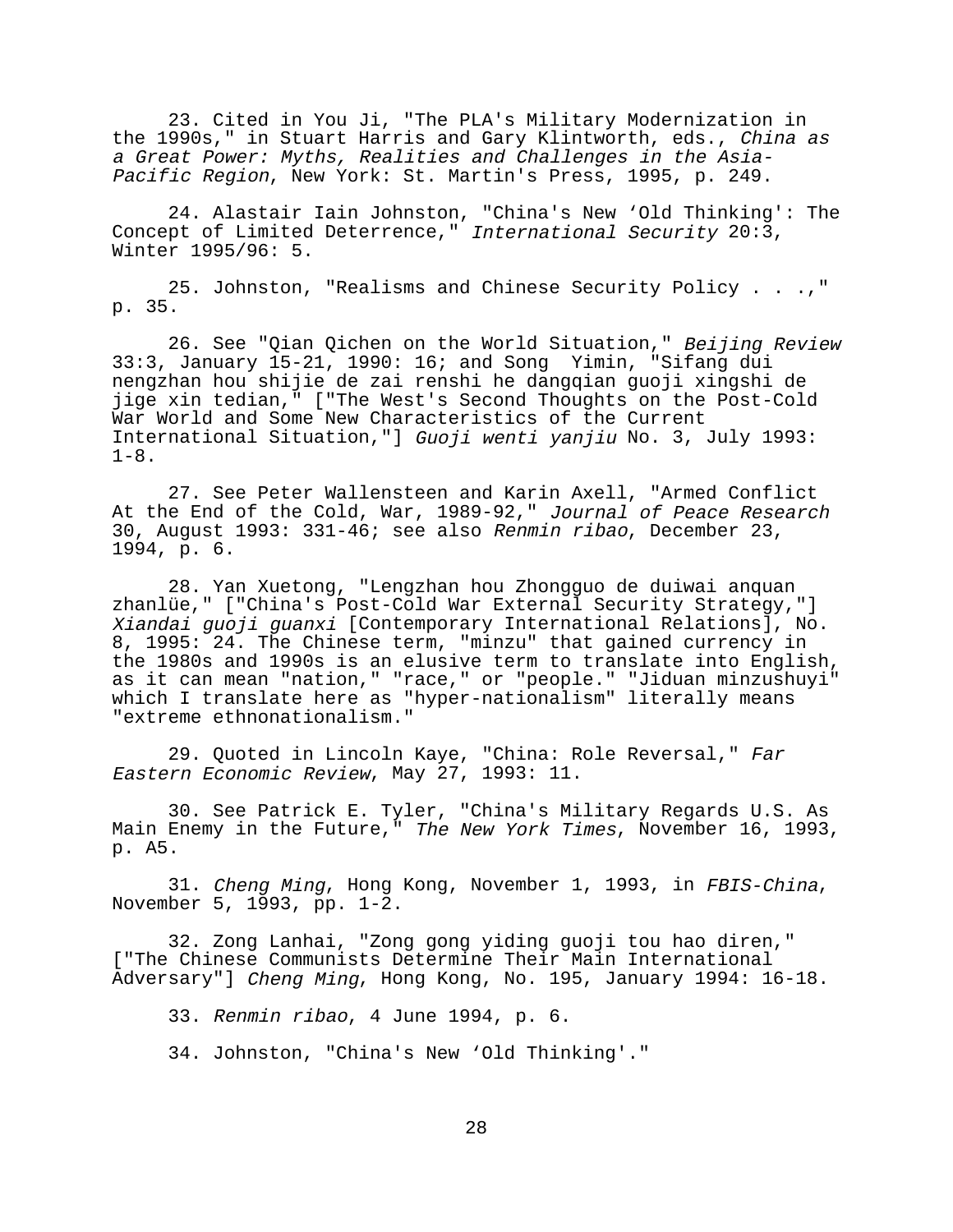35. Peng Guangqian et al., Deng Xiaoping zhanlue sixiang lun [On Deng Xiaoping's Strategic Thought], Beijing: Military Science Press, 1994, p. 112.

36. See the cover story, "South China Sea: Treacherous Shoals," Far Eastern Economic Review, August 13, 1992: 14-20; and John W. Garver, "China's Push Through the South China Sea: The Interaction of Bureaucratic and National Interests," China Quarterly, No. 132, December 1992: 999-1028.

37. Xinhua, February 25, 1992, in FBIS-China, February 28, 1992, p. 2; emphasis added.

38. Jiang's Political Report, pp. 15-16.

39. New York Times, January 2, 1995, p. 2.

40. A crisis active state or a crisis actor is defined as "a state whose decision-makers perceive a threat to one or more basic values, finite time for response and a high probability of involvement in military hostilities." See Michael Brecher, Jonathan Wilkenfeld, and Sheila Moser, Crises in the Twentieth Century, Vol. 2, Handbook of Foreign Policy Crises, Oxford: Pergamon Press, 1988, pp. 2, 51, 160-164.

41. See Renmin ribao, March 24, 1992, p. 4.

42. For Chinese Ambassador Guang Dengming's statement to this effect, see The Manila Chronicle, September 29, 1995, p. 9.

43. Jiefangjun bao [Liberation Army Daily], August 22, 1995, in FBIS-China, August 22, 1995.

44. Yan, "Lengzhan hou Zhongguo de duiwai anquan zhanlüe," p. 27.

45. See FBIS-China, January 30, 1995, pp. 1-2.

46. "An Agenda for Peace: Preventive Diplomacy, Peacemaking and Peace-Keeping," U.N. Docs. A/47/277 and S/24111, June 17, 1992, p. 5.

47. Paul Lewis, "U.N. Set To Debate Peacemaking Role," New York Times, September 6, 1992, p. 7.

48. This point is made in Foreign Minister Qian Qichen's major speech at the 46th Session of the General Assembly, which comes close to being China's annual state of the world report. For an English text of the speech, see FBIS-China, October 1, 1992, pp. 4-8; quote at p.7.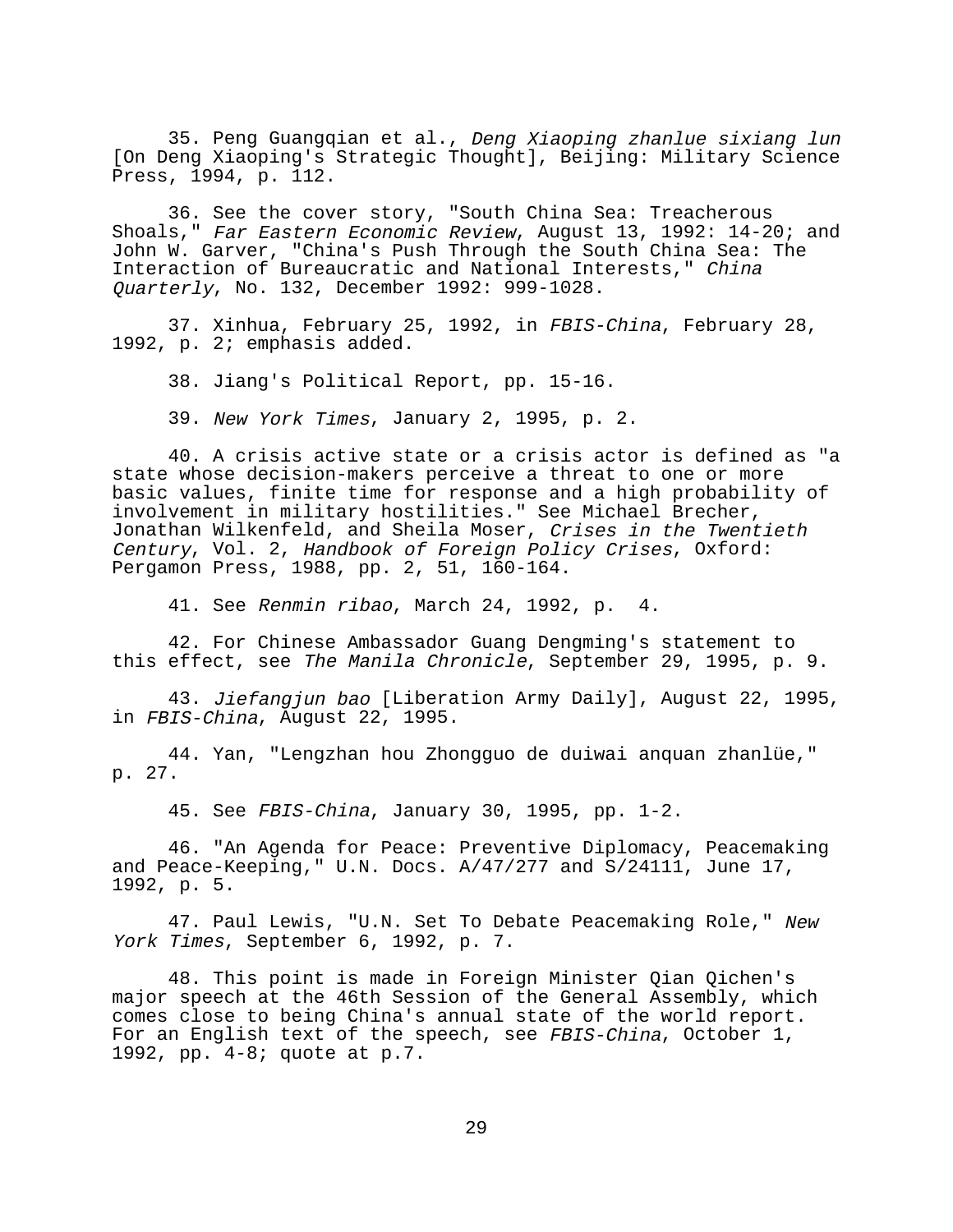49. U.N. Doc. A/47/PV.37, October 28, 1992.

50. Hu Yumin, "UN's Role in a New World Order," Beijing Review 34:23, June 10-16, 1991, pp. 12-14.

51. I owe this point to Dinah Lee Kung who conducted extensive field interviews with a cross-national sample of the Security Council representatives in January 1996 for the Council on Foreign Relations' "Constructive Engagement with China" project. For a more detailed analysis of China's behavior in the Security Council, see Samuel S. Kim, "China and the United Nations," which is a part of the project and will be published in late 1996 or early 1997.

52. For a more detailed analysis, see Nigel Thalakada, "The Antinomies of Chinese Foreign Policy: China's Voting Pattern in the UN Security Council, 1990-1994," Unpublished paper, New Haven: Yale University, May 1995.

53. See Hsin Pao, Hong Kong, April 8, 1994, p. 24, in FBIS-China, April 12, 1994, 13-15; and Hsin Pao, June 24, 1994, p. 25, in FBIS-China, June 24, 1994, pp. 7-8; quotes respectively at p. 14 and p. 7.

54. Yu Huizhe, "Zouxiang 21 shiji de Lianheguo--Lienheguo jizhi he gaige wenti yantao hui" ["Toward Twenty-First Century United Nations--Symposium on the Problems of UN Mechanisms and Reforms,"], Shijie jingji yu zhengzhi, No. 2, 1994, pp. 55-59, especially at p. 59.

55. Latvian Foreign Minister Janis Jurkans specifically mentioned this point during his visit to Taipei in December 1991. See James L. Tyson, "Taiwan, Besting China, Sets Up Ties to Baltics," The Christian Science Monitor, December 27, 1991, p. 8; Free China Journal, Taipei, January 31, 1992: 1.

 56. Cited in Barbara Crossette, "U.N. Mission to Haiti is Reprieved," The New York Times, March 1, 1996, p. A8.

57. For detailed analyses and explanations of China's ACD behavior, see Banning N. Garrett and Bonnie S. Glaser, "Chinese Perspectives on Nuclear Arms Control," International Security 20:3, Winter 1995/96: 43-78; Alastair Iain Johnston, "Learning versus Adaptation: Explaining Change in Chinese Arms Control Policy," The China Journal, January 1996, forthcoming; and Michael Swaine, "China and Arms Control," Paper for prepared for the Council on Foreign Relations "Constructive Engagement with China" Project, April 9, 1996.

58. See SIPRI Yearbook 1992: World Armaments and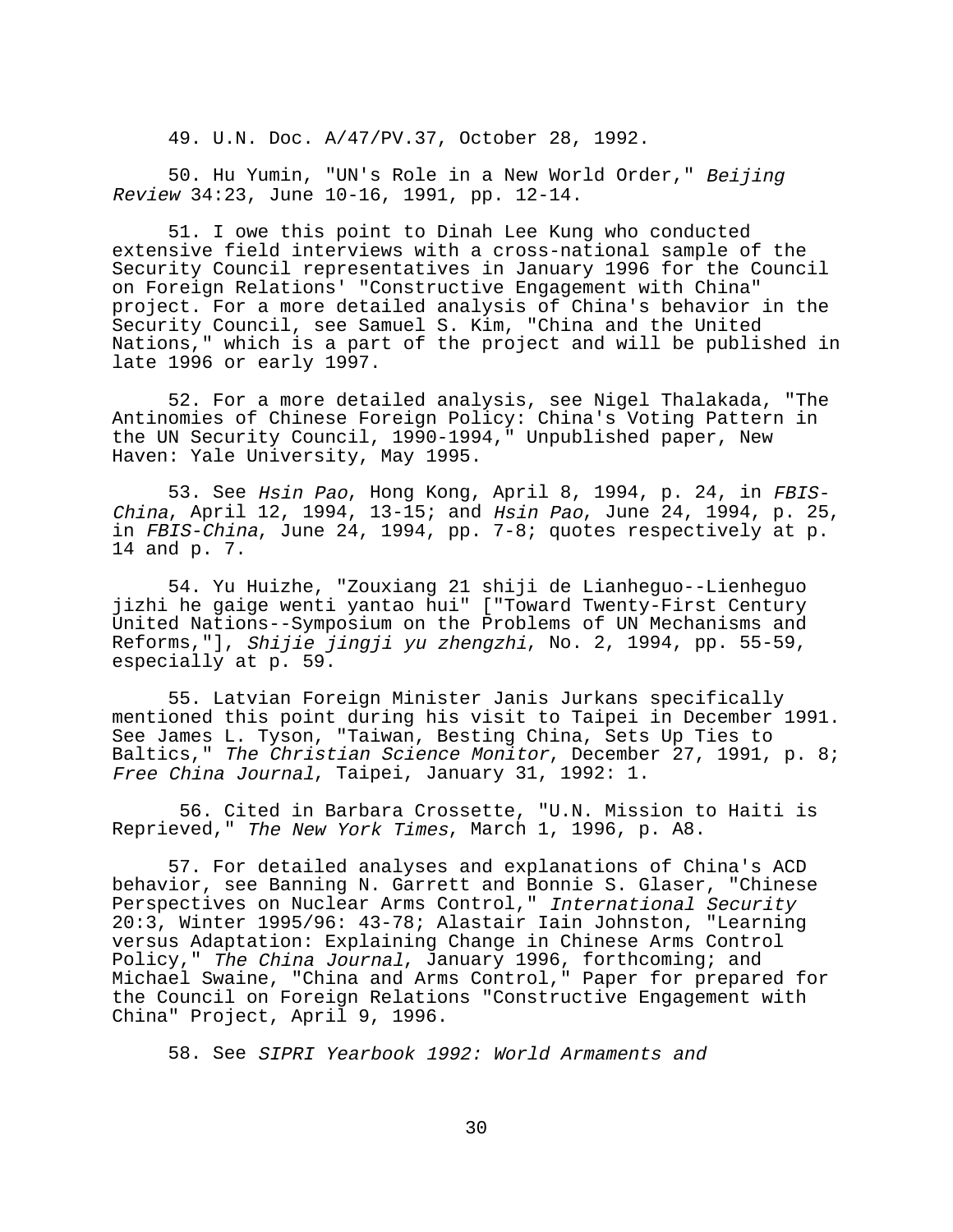Disarmament, New York: Oxford University Press, 1992, pp. 600- 615.

59. For China's evolving stand on ACD issues in recent years, see the following: U.N. Docs. A/CN.10/95, May 8, 1987; A/CN.10/116, May 9, 1989; A/CN. 10/118, May 12, 1989; A/CN.10/146, April 25, 1991; A/CN. 10/150, April 26, 1991; A/CN.10/152, April 29, 1991; "Working Paper: China's Basic Position on the Process of Nuclear Disarmament in the Framework of International Peace and Security, with the Objective of the Elimination of Nuclear Weapons" (hereafter cited as Working Paper), U.N. Doc. A/CN.10/166, April 24, 1992; and Li Weiguo, "Tiaozheng zhong de hei zhanlue yu hei caijun zhong de xin wenti" ["New Issues in the Readjustment of Nuclear Strategies and Nuclear Disarmament"], Guoji wenti yanjiu, No. 3, July 1992: 42- 47.

60. See "Working Paper," p. 4.

61. "Working Paper," p. 3; emphasis added.

62. Reuters on line, March 28, 1996.

63. Patrick E. Tyler, "Chinese Seek Atom Options to Fend Off Asteroids," The New York Times, April 27, 1996, p. 4.

64. John Calabrese, "Peaceful or Dangerous Collaborators? China's Relations with the Gulf Countries," Pacific Affairs 65:4, Winter 1992-93: 471-85; John W. Lewis, Hua Di, and Xue Litai, "Beijing's Defense Establishment: Solving the Arms-Export Enigma," International Security 15:4, Spring 1991: 87-109; Shirley Kan, "China's Arms Sales: Overview and Outlook for the 1990s," in Joint Economic Committee, China's Economic Dilemmas in the 1990s, Vol. 2, Washington, D.C.: U.S. Government Printing Office, 1991, pp. 696-711; and Lincoln Kaye, "Back in the Game," Far Eastern Economic Review, June 11, 1992: 9.

65. Richard A. Bitzinger, "Arms To Go: Chinese Arms Sales to the Third World," International Security 17:2, Fall 1992: 84-111.

66. For full discussion on the more synergistic and multilevel notion of "common security," see Independent Commission on Disarmament and Security Issues, Common Security: A Blueprint for Survival, New York: Simon and Schuster, 1982; Burns H. Weston, ed., Alternative Security, Boulder, CO: Westview Press, 1990; and Michael T. Klare and Daniel C. Thomas, eds., World Security: Trends and Challenges at Century's End, New York: St. Martin's Press, 1991.

67. For further elaboration on the "weak state" theory, see Buzan, People, States and Fear, pp. 96-107.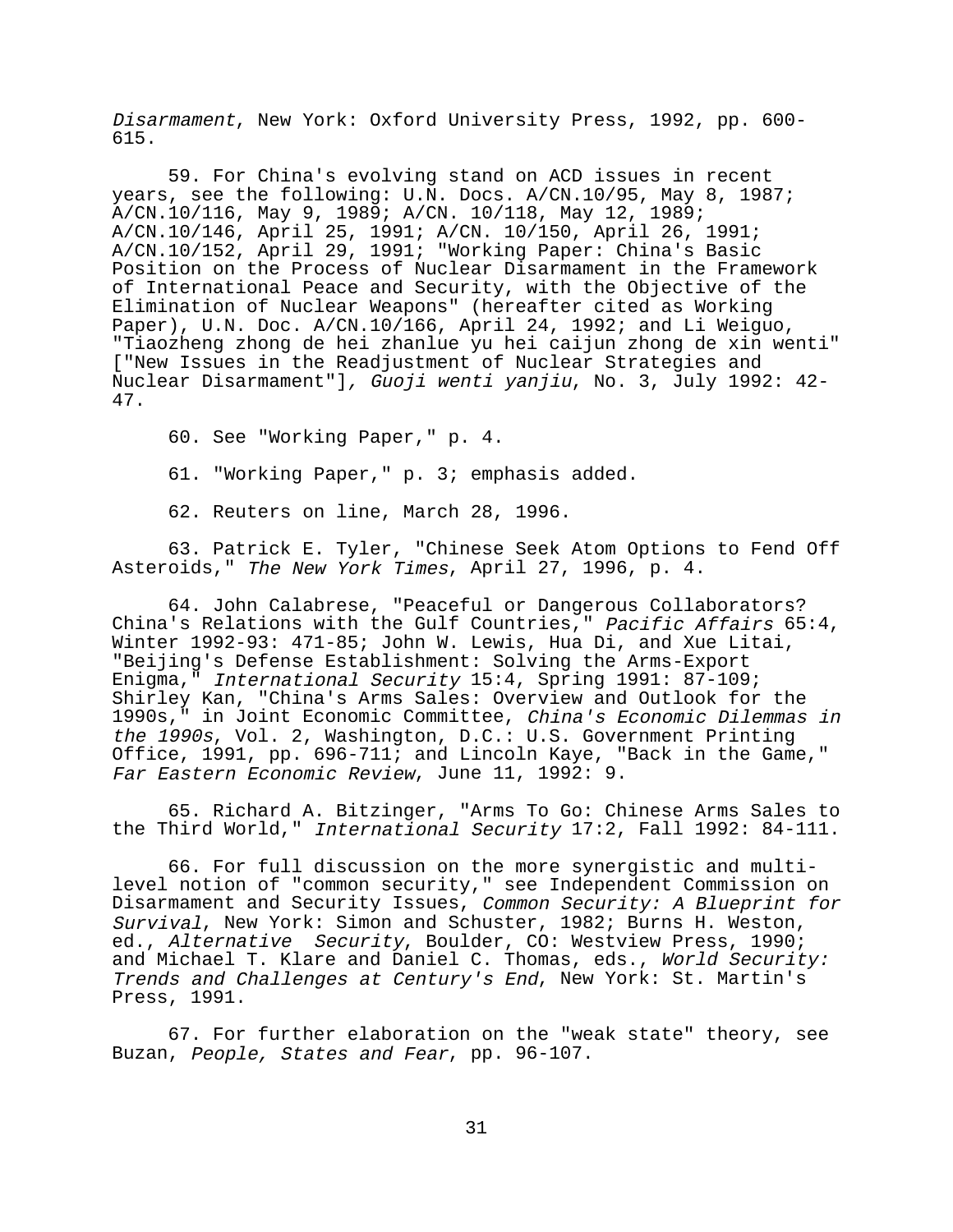68. See World Bank, World Development Report 1991: The Challenge of Development, New York: Oxford University Press, 1991, Figure 1.1, p. 12.